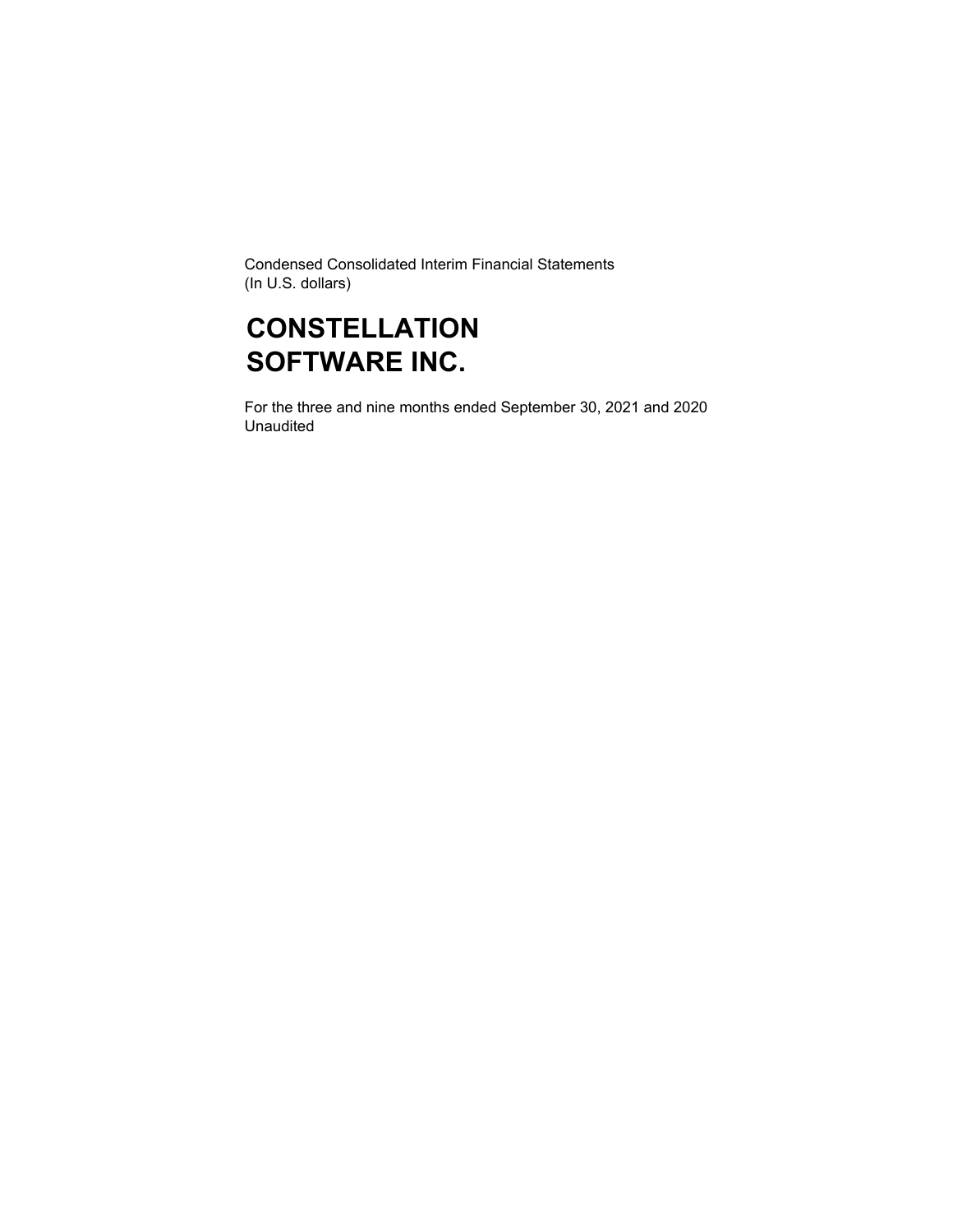Consolidated Statements of Financial Position

(In millions of U.S. dollars, except per share amounts. Due to rounding, numbers presented may not foot.)

Unaudited

| Assets<br>Current assets:<br>\$<br>Cash<br>Accounts receivable<br>Unbilled revenue<br>Inventories<br>Other assets (note 5)<br>Non-current assets:<br>Property and equipment<br>Right of use assets<br>Deferred income taxes<br>Other assets (note 5)<br>Intangible assets (note 6) | September 30, 2021 | December 31, 2020 | September 30, 2020 |
|------------------------------------------------------------------------------------------------------------------------------------------------------------------------------------------------------------------------------------------------------------------------------------|--------------------|-------------------|--------------------|
|                                                                                                                                                                                                                                                                                    |                    |                   |                    |
|                                                                                                                                                                                                                                                                                    |                    |                   |                    |
|                                                                                                                                                                                                                                                                                    | 961                | \$<br>758         | \$<br>565          |
|                                                                                                                                                                                                                                                                                    | 512                | 483               | 420                |
|                                                                                                                                                                                                                                                                                    | 144                | 98                | 102                |
|                                                                                                                                                                                                                                                                                    | 32                 | 27                | 30                 |
|                                                                                                                                                                                                                                                                                    | 278                | 219               | 217                |
|                                                                                                                                                                                                                                                                                    | 1,929              | 1,585             | 1,333              |
|                                                                                                                                                                                                                                                                                    |                    |                   |                    |
|                                                                                                                                                                                                                                                                                    | 91                 | 86                | 80                 |
|                                                                                                                                                                                                                                                                                    | 252                | 251               | 239                |
|                                                                                                                                                                                                                                                                                    | 63                 | 52                | 50                 |
|                                                                                                                                                                                                                                                                                    | 94                 | 75                | 79                 |
|                                                                                                                                                                                                                                                                                    | 3,006              | 2,325             | 2,097              |
|                                                                                                                                                                                                                                                                                    | 3,506              | 2,790             | 2,546              |
| \$<br>Total assets                                                                                                                                                                                                                                                                 | 5,434              | \$<br>4,375       | \$<br>3,879        |
| Liabilities and Shareholders' Equity                                                                                                                                                                                                                                               |                    |                   |                    |
| <b>Current liabilities:</b>                                                                                                                                                                                                                                                        |                    |                   |                    |
| \$<br>Debt with recourse to Constellation Software Inc. (note 7)                                                                                                                                                                                                                   | 137                | \$<br>113S        | 104                |
| Debt without recourse to Constellation Software Inc. (note 8)                                                                                                                                                                                                                      | 54                 | 28                | 4                  |
| Redeemable preferred securities (note 9)                                                                                                                                                                                                                                           | $\overline{7}$     |                   |                    |
| Accounts payable and accrued liabilities                                                                                                                                                                                                                                           | 720                | 666               | 535                |
| Dividends payable (note 12)                                                                                                                                                                                                                                                        | 21                 | 21                | 21                 |
| Deferred revenue                                                                                                                                                                                                                                                                   | 1,168              | 962               | 917                |
| Provisions (note 10)                                                                                                                                                                                                                                                               | 11                 | 12                | 11                 |
| Acquisition holdback payables                                                                                                                                                                                                                                                      | 92                 | 85                | 71                 |
| Lease obligations                                                                                                                                                                                                                                                                  | 81                 | 74                | 68                 |
| Income taxes payable (note 11)                                                                                                                                                                                                                                                     | 86                 | 78                | 90                 |
|                                                                                                                                                                                                                                                                                    | 2,377              | 2,040             | 1,821              |
| Non-current liabilities:                                                                                                                                                                                                                                                           |                    |                   |                    |
| Debt with recourse to Constellation Software Inc. (note 7)                                                                                                                                                                                                                         | 550                | 421               | 397                |
| Debt without recourse to Constellation Software Inc. (note 8)                                                                                                                                                                                                                      | 325                | 199               | 169                |
| Deferred income taxes (note 11)                                                                                                                                                                                                                                                    | 393                | 285               | 253                |
| Acquisition holdback payables                                                                                                                                                                                                                                                      | 49                 | 37                | 30                 |
| Lease obligations                                                                                                                                                                                                                                                                  | 195                | 201               | 191                |
| Other liabilities (note 5)                                                                                                                                                                                                                                                         | 145                | 146               | 116                |
|                                                                                                                                                                                                                                                                                    | 1,656              | 1,288             | 1,155              |
| <b>Total liabilities</b>                                                                                                                                                                                                                                                           | 4,034              | 3,328             | 2.976              |
|                                                                                                                                                                                                                                                                                    |                    |                   |                    |
| Shareholders' equity (note 12):                                                                                                                                                                                                                                                    |                    |                   |                    |
| Capital stock                                                                                                                                                                                                                                                                      | 99                 | 99                | 99                 |
| Other equity                                                                                                                                                                                                                                                                       | (162)              |                   |                    |
| Accumulated other comprehensive income (loss)                                                                                                                                                                                                                                      | (69)               | (31)              | (49)               |
| Retained earnings                                                                                                                                                                                                                                                                  | 1,103              | 980               | 852                |
| Non-controlling interests (notes 1, 9 and 18)                                                                                                                                                                                                                                      | 429                |                   |                    |
|                                                                                                                                                                                                                                                                                    | 1,401              | 1,048             | 902                |
| Subsequent events (notes 12 and 19)                                                                                                                                                                                                                                                |                    |                   |                    |
| Total liabilities and shareholders' equity<br>\$                                                                                                                                                                                                                                   | $5,434$ \$         | $4,375$ \$        | 3,879              |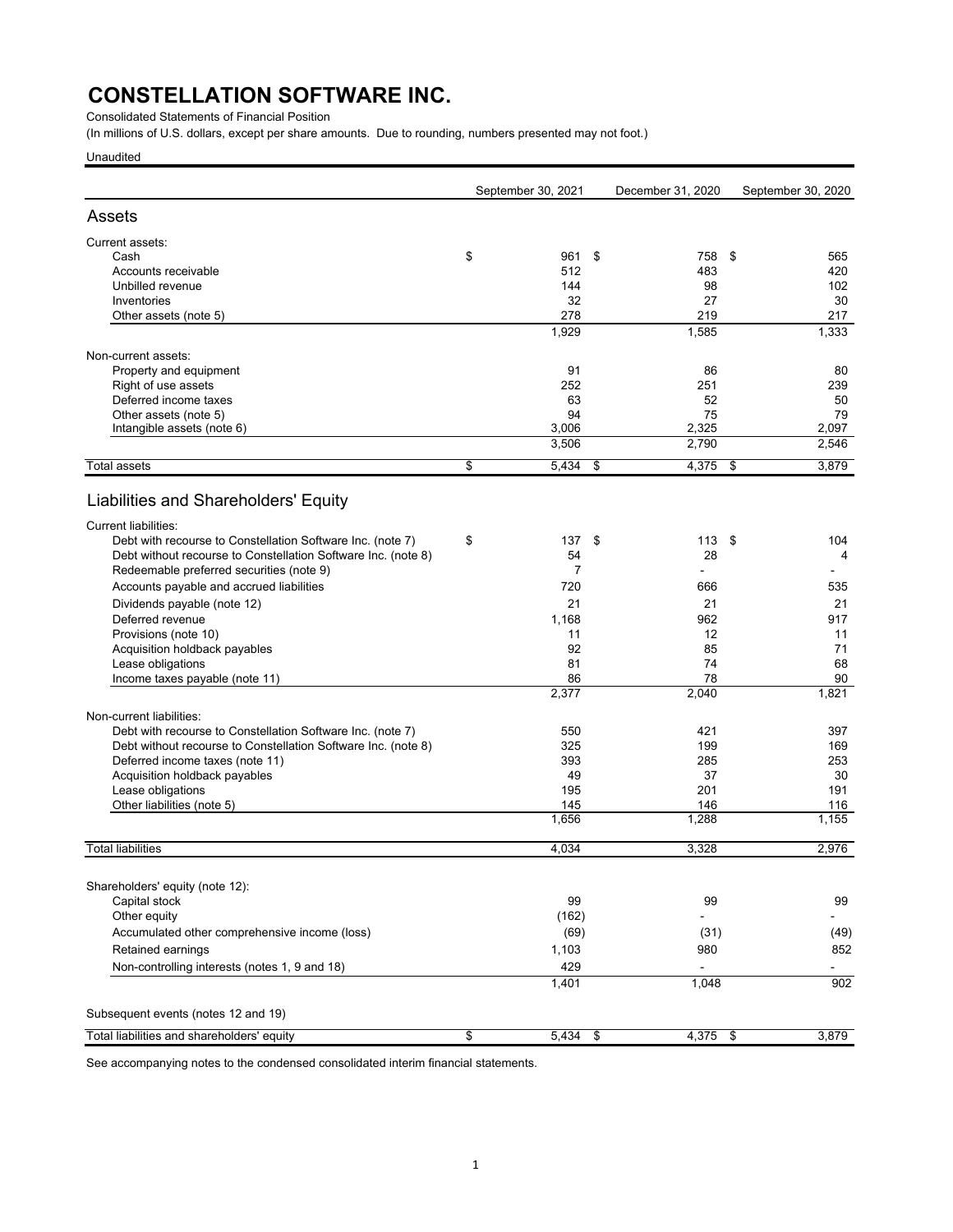Condensed Consolidated Interim Statements of Income (loss)

### (In millions of U.S. dollars, except per share amounts. Due to rounding, numbers presented may not foot.)

Three and nine months ended September 30, 2021

Unaudited

|                                                                     | Three months ended September 30, |              | Nine months ended September 30, |             |
|---------------------------------------------------------------------|----------------------------------|--------------|---------------------------------|-------------|
|                                                                     | 2021                             | 2020         | 2021                            | 2020        |
|                                                                     |                                  |              |                                 |             |
| Revenue                                                             |                                  |              |                                 |             |
| License                                                             | \$<br>69                         | \$<br>57     | \$<br>206                       | \$<br>166   |
| <b>Professional services</b>                                        | 256                              | 187          | 747                             | 534         |
| Hardware and other                                                  | 45                               | 45           | 127                             | 122         |
| Maintenance and other recurring                                     | 929                              | 713          | 2,643                           | 2,056       |
|                                                                     | 1,299                            | 1,003        | 3,724                           | 2,878       |
| Expenses                                                            |                                  |              |                                 |             |
| Staff                                                               | 676                              | 504          | 1,982                           | 1,493       |
| Hardware                                                            | 25                               | 25           | 71                              | 70          |
| Third party license, maintenance and professional services          | 113                              | 82           | 317                             | 237         |
| Occupancy                                                           | 10                               | 9            | 30                              | 26          |
| Travel, telecommunications, supplies, software and equipment        | 46                               | 32           | 129                             | 114         |
| Professional fees                                                   | 21                               | 15           | 53                              | 41          |
| Other, net                                                          | 21                               | 5            | 41                              | 10          |
| Depreciation                                                        | 31                               | 26           | 90                              | 77          |
| Amortization of intangible assets (note 6)                          | 134                              | 103          | 376                             | 293         |
|                                                                     | 1,077                            | 800          | 3,087                           | 2,362       |
|                                                                     |                                  |              |                                 |             |
| Foreign exchange loss (gain)                                        | (5)                              | $\mathbf{1}$ | (3)                             | 5           |
| IRGA/TSS Membership liability revaluation charge (note 7)           | 25                               | 20           | 107                             | 55          |
| Finance and other expense (income) (note 13)                        | (4)                              | (2)          | (9)                             | (4)         |
| Bargain purchase gain                                               | (1)                              | (0)          | (1)                             | (0)         |
| Impairment of intangible and other non-financial assets (note 6)    | $\mathbf{1}$                     | 3            | $\overline{7}$                  | 11          |
| Redeemable preferred securities expense (income) (note 9)           |                                  |              | 295                             |             |
| Finance costs (note 13)                                             | 18                               | 13           | 50                              | 34          |
|                                                                     | 34                               | 34           | 446                             | 101         |
| Income (loss) before income taxes                                   | 188                              | 168          | 190                             | 414         |
|                                                                     |                                  |              |                                 |             |
| Current income tax expense (recovery)                               | 70                               | 62           | 209                             | 177         |
| Deferred income tax expense (recovery)                              | (4)<br>67                        | (16)         | (43)                            | (50)        |
| Income tax expense (recovery)                                       |                                  | 46           | 166                             | 127         |
| Net income (loss)                                                   | 121                              | 122          | 24                              | 288         |
| Net income (loss) attributable to:                                  |                                  |              |                                 |             |
| Common shareholders of Constellation Software Inc. (notes 1 and 18) | 107                              | 122          | 186                             | 288         |
| Non-controlling interests (notes 1 and 18)                          | 15                               |              | (162)                           |             |
| Net income (loss)                                                   | 121                              | 122          | 24                              | 288         |
| Earnings per common share of Constellation Software Inc.            |                                  |              |                                 |             |
| Basic and diluted (note 14)                                         | \$<br>5.04                       | \$<br>5.76   | \$<br>8.79                      | \$<br>13.58 |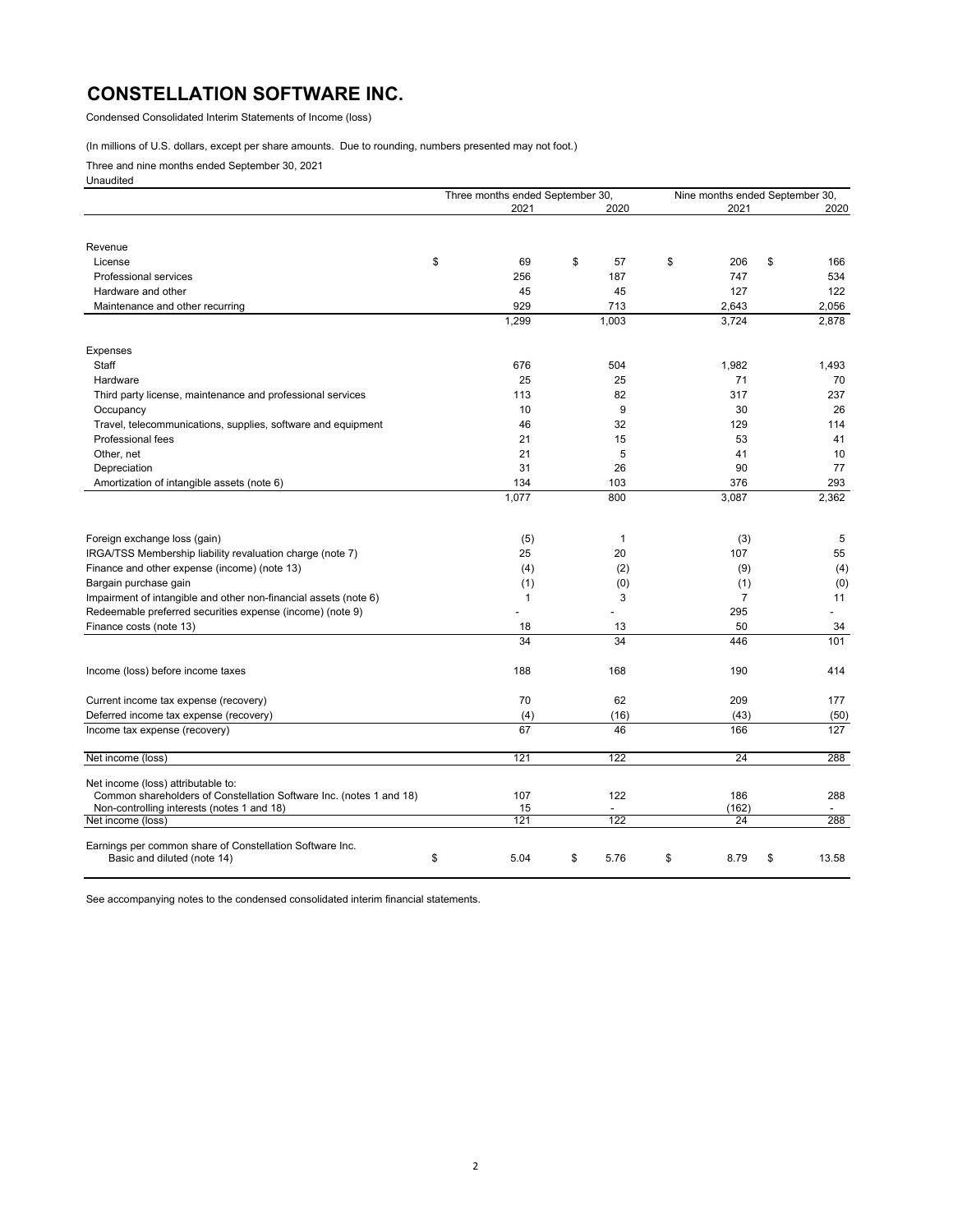Condensed Consolidated Interim Statements of Comprehensive Income (Loss)

(In millions of U.S. dollars, except per share amounts. Due to rounding, numbers presented may not foot.)

### Three and nine months ended September 30, 2021

Unaudited

|                                                                                                                                                                               | Three months ended September 30, |           |    | Nine months ended September 30, |    |      |
|-------------------------------------------------------------------------------------------------------------------------------------------------------------------------------|----------------------------------|-----------|----|---------------------------------|----|------|
|                                                                                                                                                                               | 2021                             | 2020      |    | 2021                            |    | 2020 |
| Net income (loss)                                                                                                                                                             | \$<br>121                        | \$<br>122 | \$ | 24                              | \$ | 288  |
| Items that are or may be reclassified subsequently to net income (loss):                                                                                                      |                                  |           |    |                                 |    |      |
| Foreign currency translation differences from foreign operations and other                                                                                                    | (21)                             | 8         |    | (39)                            |    | (9)  |
| Other comprehensive income (loss) for the period, net of income tax                                                                                                           | (21)                             | 8         |    | (39)                            |    | (9)  |
| Total comprehensive income (loss) for the period                                                                                                                              | \$<br>100                        | \$<br>130 | \$ | (15)                            | \$ | 279  |
| Total other comprehensive income (loss) attributable to:<br>Common shareholders of Constellation Software Inc. (notes 1 and 18)<br>Non-controlling interests (notes 1 and 18) | (13)<br>(8)                      | 8         |    | (19)<br>(19)                    |    | (9)  |
| Total other comprehensive income (loss)                                                                                                                                       | \$<br>(21)                       | \$<br>8   | \$ | (39)                            | \$ | (9)  |
| Total comprehensive income (loss) attributable to:<br>Common shareholders of Constellation Software Inc. (notes 1 and 18)<br>Non-controlling interests (notes 1 and 18)       | 93                               | 130       |    | 167<br>(182)                    |    | 279  |
| Total comprehensive income (loss)                                                                                                                                             | \$<br>100                        | \$<br>130 | \$ | (15)                            | \$ | 279  |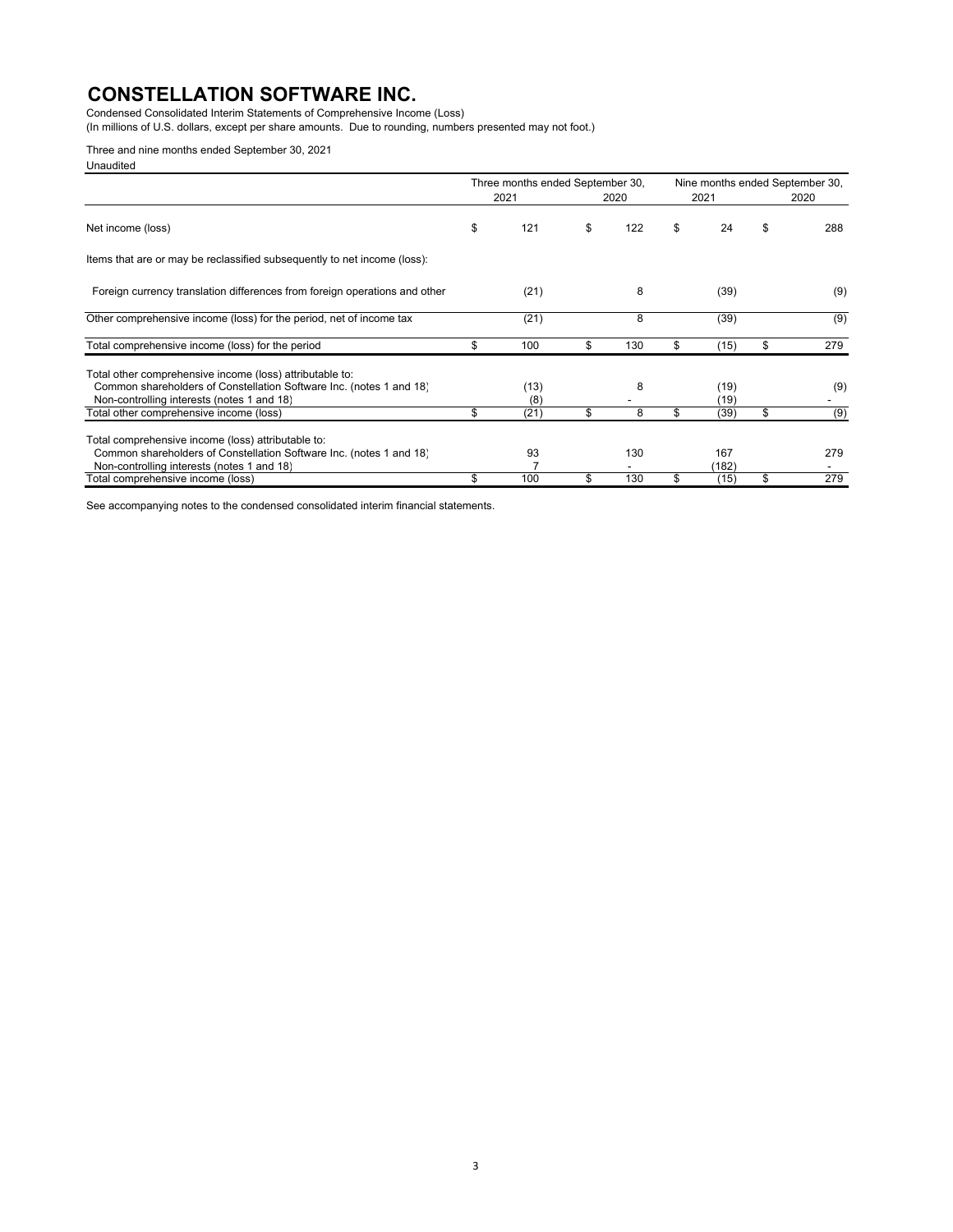Condensed Consolidated Interim Statement of Changes in Equity<br>(In millions of U.S. dollars, except per share amounts. Due to rounding, numbers presented may not foot.)

| Unaudited |
|-----------|
|-----------|

| Unaudited                                                                                                           |                            |       |              |                                                        |                      |        |                                           |               |
|---------------------------------------------------------------------------------------------------------------------|----------------------------|-------|--------------|--------------------------------------------------------|----------------------|--------|-------------------------------------------|---------------|
| Nine months ended September 30, 2021                                                                                |                            |       |              | Equity Attributable to Shareholders of CSI             |                      |        |                                           |               |
|                                                                                                                     | Capital stock Other equity |       |              | Accumulated<br>other<br>comprehensive<br>income (loss) | Retained<br>earnings | Total  | Non-controlling Total equity<br>interests |               |
| Balance at January 1, 2021                                                                                          | \$                         | 99 \$ |              | $(31)$ \$<br>\$                                        | 980 \$               | 1.048  |                                           | 1.048         |
| Total comprehensive income (loss) for the period:                                                                   |                            |       |              |                                                        |                      |        |                                           |               |
| Net income (loss)                                                                                                   |                            |       |              |                                                        | 186                  | 186    | (162)                                     | 24            |
| Other comprehensive income (loss)                                                                                   |                            |       |              |                                                        |                      |        |                                           |               |
| Foreign currency translation differences from<br>foreign operations and other                                       |                            |       |              | (19)                                                   |                      | (19)   | (19)                                      | (39)          |
| Total other comprehensive income (loss)<br>for the period                                                           |                            |       |              | (19)                                                   |                      | (19)   | (19)                                      | (39)          |
| Total comprehensive income (loss) for the period                                                                    |                            |       |              | (19)                                                   | 186                  | 167    | (182)                                     | (15)          |
| Transactions with owners, recorded directly in equity                                                               |                            |       |              |                                                        |                      |        |                                           |               |
| Special dividend of Topicus Subordinate Voting Shares (note 1 and 12)                                               |                            |       | (141)        | (16)                                                   |                      | (157)  | 157                                       |               |
| Issuance of Topicus Coop Ordinary Units to non-controlling interests<br>(note 4)                                    |                            |       | (21)         | (2)                                                    |                      | (23)   | 23                                        |               |
| Net acquisition of non-controlling interest associated with acquisitions<br>and other movements                     |                            |       | $\mathbf{1}$ |                                                        | $\mathbf{1}$         | 1      | 1                                         | 3             |
| Dividends to shareholders of the Company (note 12)                                                                  |                            |       |              |                                                        | (64)                 | (64)   |                                           | (64)          |
| Reclassification of redeemable preferred securities of Topicus Coop<br>from liabilities to non-controlling interest |                            |       |              |                                                        |                      |        | 434                                       | 434           |
| Accrued dividends to preference unit holders of Topicus Coop (note 9)                                               |                            |       |              |                                                        |                      |        | (5)                                       | (5)           |
| Balance at September 30, 2021                                                                                       | \$                         | 99 S  | (162)        | $(69)$ \$                                              | $1.103$ \$           | 972 \$ | 429                                       | 1.401<br>- \$ |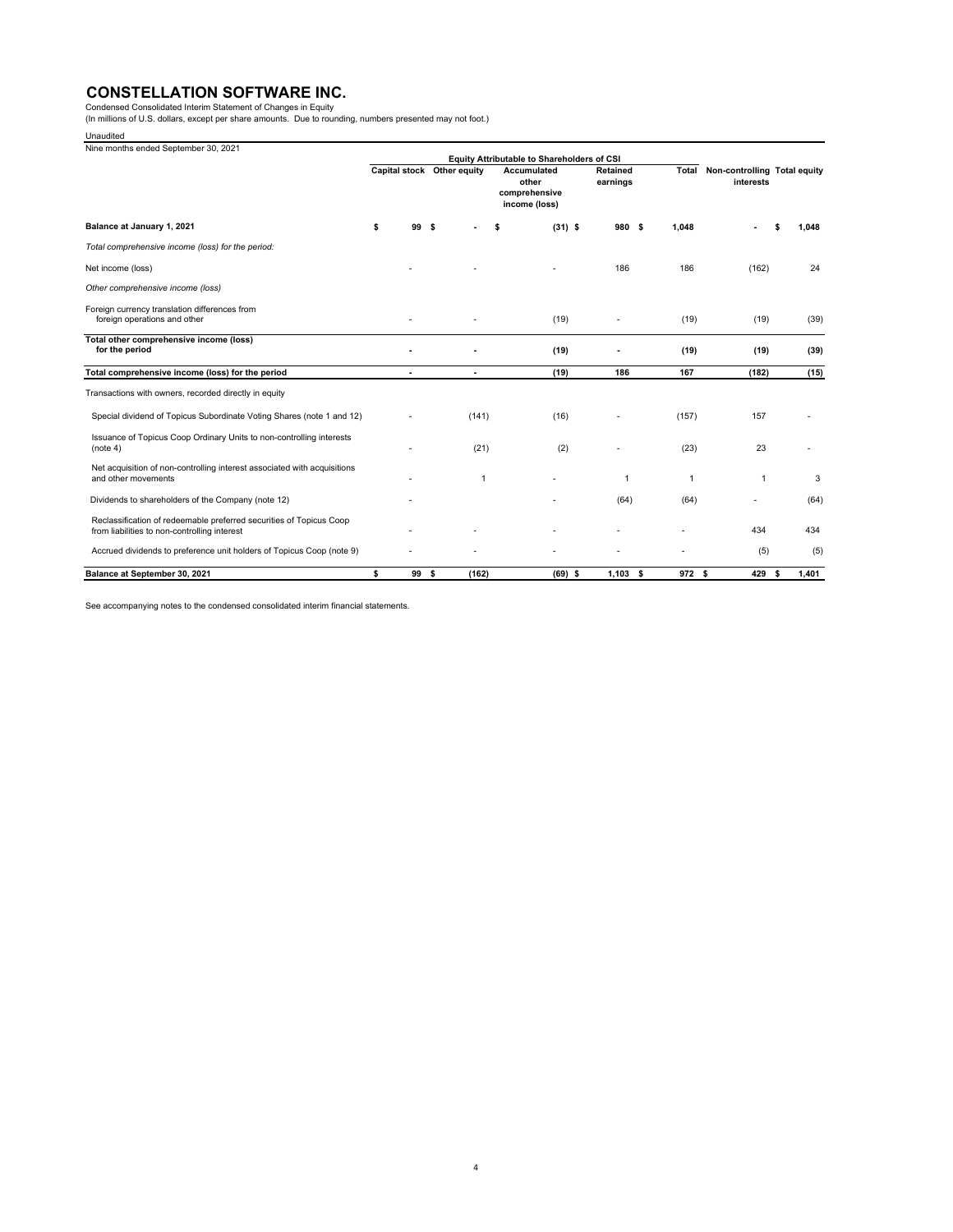Condensed Consolidated Interim Statement of Changes in Equity<br>(In millions of U.S. dollars, except per share amounts. Due to rounding, numbers presented may not foot.)

Unaudited Nine months ended September 30, 2020

|                                                                                                             |    |                      |    |                          | Equity Attributable to Shareholders of CSI                    |           |                      |        |                                           |      |
|-------------------------------------------------------------------------------------------------------------|----|----------------------|----|--------------------------|---------------------------------------------------------------|-----------|----------------------|--------|-------------------------------------------|------|
|                                                                                                             |    | <b>Capital stock</b> |    | Other equity             | <b>Accumulated</b><br>other<br>comprehensive<br>income (loss) |           | Retained<br>earnings | Total  | Non-controlling Total equity<br>interests |      |
| Balance at January 1, 2020                                                                                  | \$ | 99                   | s. | ٠                        | s                                                             | $(40)$ \$ | 628 \$               | 687 \$ |                                           | 687  |
| Total comprehensive income (loss) for the period:                                                           |    |                      |    |                          |                                                               |           |                      |        |                                           |      |
| Net income (loss)                                                                                           |    |                      |    |                          |                                                               |           | 288                  | 288    |                                           | 288  |
| Other comprehensive income (loss)                                                                           |    |                      |    |                          |                                                               |           |                      |        |                                           |      |
| Foreign currency translation differences from<br>foreign operations and other                               |    |                      |    |                          | (9)                                                           |           |                      | (9)    |                                           | (9)  |
| Total other comprehensive income (loss) for the period                                                      |    | ٠                    |    | ٠                        | (9)                                                           |           |                      | (9)    |                                           | (9)  |
| Total comprehensive income (loss) for the period                                                            |    |                      |    | $\overline{\phantom{a}}$ | (9)                                                           |           | 288                  | 279    | $\overline{\phantom{a}}$                  | 279  |
| Transactions with owners, recorded directly in equity<br>Dividends to shareholders of the Company (note 12) |    | ٠                    |    |                          | $\overline{a}$                                                |           | (64)                 | (64)   |                                           | (64) |
| Balance at September 30, 2020                                                                               | s. | 99 S                 |    | ٠                        | \$                                                            | $(49)$ \$ | 852 \$               | 902S   | $\overline{\phantom{a}}$                  | 902  |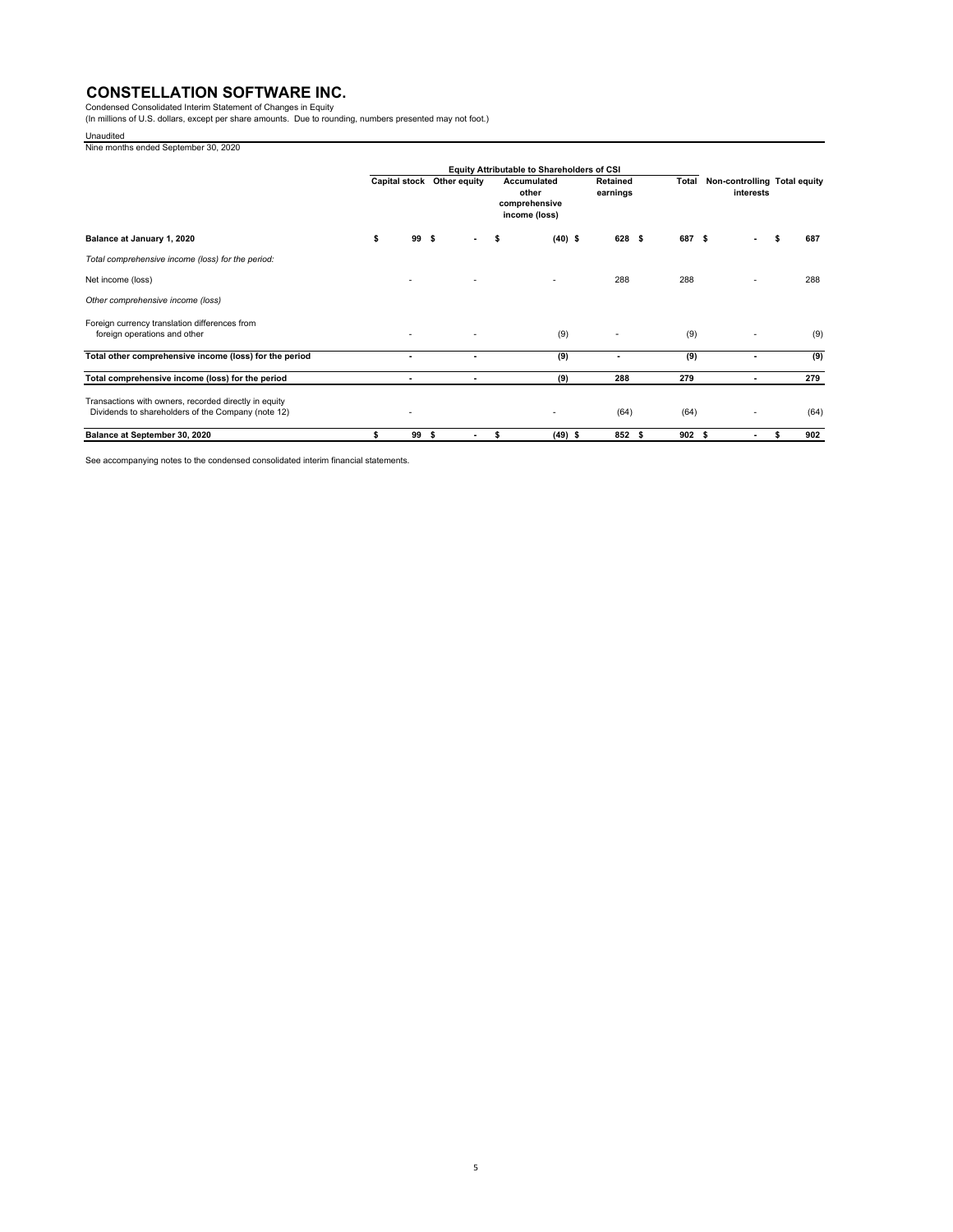Condensed Consolidated Interim Statements of Cash Flows (In millions of U.S. dollars, except per share amounts. Due to rounding, numbers presented may not foot.)

Three and nine months ended September 30, 2021 Unaudited

| Unauulleu                                                                               | Three months ended September 30, |                | Nine months ended September 30, |                          |
|-----------------------------------------------------------------------------------------|----------------------------------|----------------|---------------------------------|--------------------------|
|                                                                                         | 2021                             | 2020           | 2021                            | 2020                     |
|                                                                                         |                                  |                |                                 |                          |
| Cash flows from (used in) operating activities:<br>Net income (loss)                    | \$<br>121                        | \$<br>122      | \$<br>24                        | \$<br>288                |
| Adjustments for:                                                                        |                                  |                |                                 |                          |
| Depreciation                                                                            | 31                               | 26             | 90                              | 77                       |
| Amortization of intangible assets                                                       | 134                              | 103            | 376                             | 293                      |
| IRGA/TSS Membership liability revaluation charge                                        | 25                               | 20             | 107                             | 55                       |
| Finance and other expense (income)                                                      | (4)                              | (2)            | (9)                             | (4)                      |
|                                                                                         | (1)                              | (0)            | (1)                             | (0)                      |
| Bargain purchase (gain)                                                                 |                                  |                |                                 |                          |
| Impairment of intangible and other non-financial assets                                 | -1                               | 3              | 7                               | 11                       |
| Redeemable preferred securities expense (income) (note 9)                               |                                  |                | 295                             | ۰.                       |
| Finance costs                                                                           | 18                               | 13             | 50                              | 34                       |
| Income tax expense (recovery)                                                           | 67                               | 46             | 166                             | 127                      |
| Foreign exchange loss (gain)                                                            | (5)                              | $\mathbf{1}$   | (3)                             | 5                        |
| Change in non-cash operating assets and liabilities                                     |                                  |                |                                 |                          |
| exclusive of effects of business combinations (note 17)                                 | (47)                             | (32)           | 53                              | 69                       |
| Income taxes paid                                                                       | (48)                             | (66)           | (196)                           | (123)                    |
| Net cash flows from (used in) operating activities                                      | 292                              | 234            | 959                             | 831                      |
| Cash flows from (used in) financing activities:                                         |                                  |                |                                 |                          |
| Interest paid on lease obligations                                                      | (2)                              | (2)            | (7)                             | (6)                      |
| Interest paid on debt                                                                   | (12)                             | (8)            | (30)                            | (22)                     |
| Increase (decrease) in CSI facility (note 7)                                            |                                  | (100)          |                                 | (65)                     |
| Increase (decrease) in revolving credit debt facilities without recourse to CSI         | 12                               |                | 24                              | (55)                     |
| Proceeds from issuance of term debt facilities without recourse to CSI                  | 6                                | $\overline{7}$ | 140                             | 22                       |
|                                                                                         |                                  |                |                                 |                          |
| Repayments of term debt facilities without recourse to CSI                              | (2)                              | (1)            | (4)                             | (5)                      |
| Credit facility transaction costs                                                       | (0)                              | (0)            | (4)                             | (0)                      |
| Payments of lease obligations                                                           | (21)                             | (17)           | (61)                            | (47)                     |
| Distribution to the Joday Group (note 7)                                                |                                  | $\mathbf{r}$   | (22)                            | $\overline{\phantom{a}}$ |
| Dividends paid                                                                          | (21)                             | (21)           | (64)                            | (64)                     |
| Net cash flows from (used in) in financing activities                                   | (41)                             | (143)          | (29)                            | (242)                    |
| Cash flows from (used in) investing activities:                                         |                                  |                |                                 |                          |
| Acquisition of businesses (note 4)                                                      | (130)                            | (123)          | (736)                           | (298)                    |
| Cash obtained with acquired businesses (note 4)                                         | 28                               | 31             | 112                             | 55                       |
| Post-acquisition settlement payments, net of receipts                                   | (16)                             | (24)           | (101)                           | (79)                     |
| Receipt of additional subscription amount from the sellers of Topicus.com B.V. (note 4) |                                  |                | 33                              |                          |
| Purchases of other investments                                                          | (14)                             |                | (15)                            | (2)                      |
| Proceeds from sales of other investments                                                | 8                                |                | 8                               |                          |
| Interest, dividends and other proceeds received                                         | 1                                | $\mathbf{1}$   | 4                               | $\overline{2}$           |
| Property and equipment purchased                                                        | (7)                              | (5)            | (18)                            | (19)                     |
| Net cash flows from (used in) investing activities                                      | (131)                            | (120)          | (713)                           | (340)                    |
| Effect of foreign currency on<br>cash and cash equivalents                              | (10)                             | 8              | (13)                            | (1)                      |
| Increase (decrease) in cash                                                             | 110                              | (21)           | 203                             | 249                      |
|                                                                                         |                                  |                |                                 |                          |
| Cash, beginning of period                                                               | \$<br>851                        | \$<br>585      | \$<br>758                       | \$<br>316                |
| Cash, end of period                                                                     | \$<br>961                        | \$<br>565      | \$<br>961                       | \$<br>565                |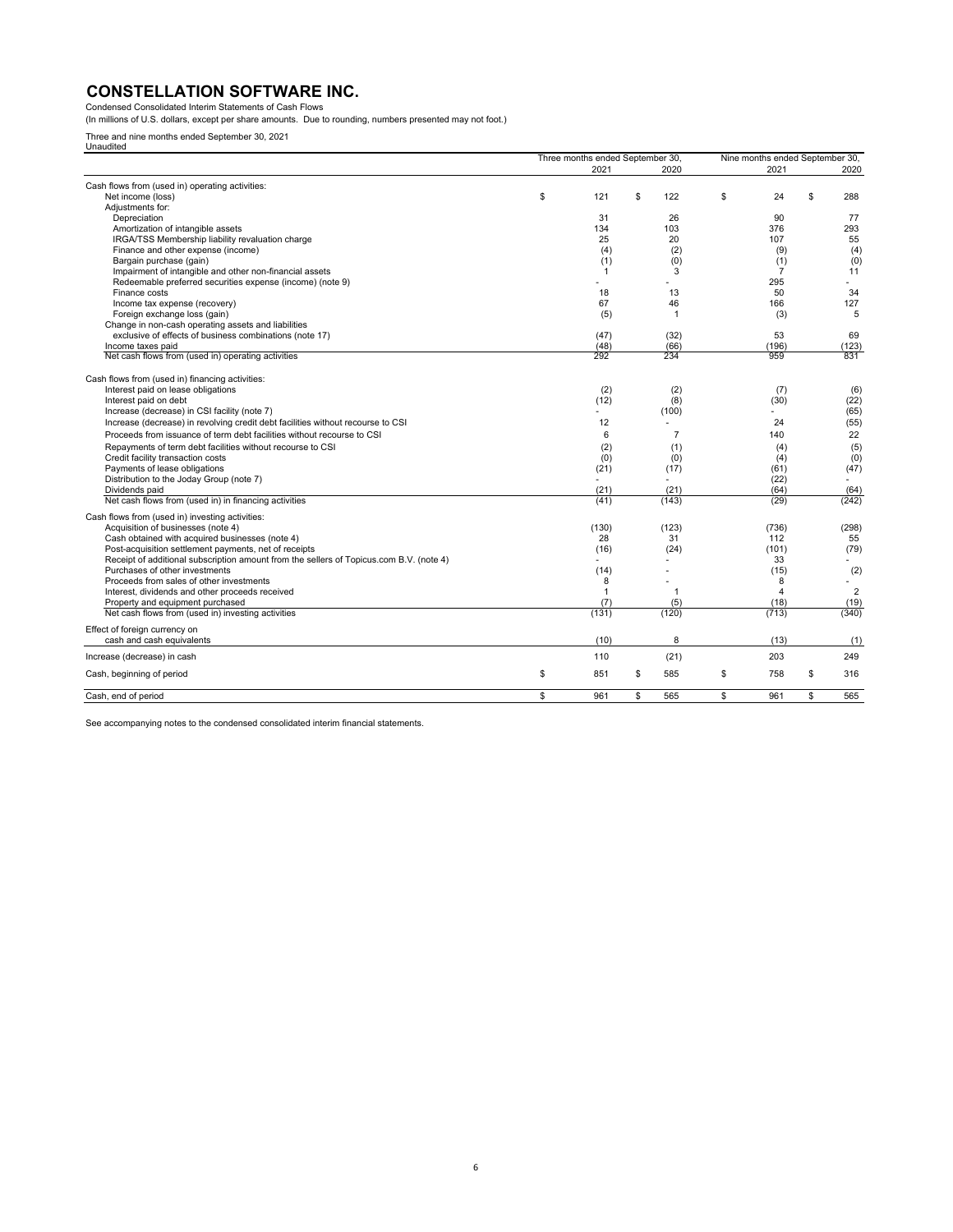Notes to Condensed Consolidated Interim Financial Statements (In millions of U.S. dollars, except per share amounts and as otherwise indicated) (Due to rounding, numbers presented may not foot) Three and nine months ended September 30, 2021 and 2020 (Unaudited)

### **Notes to the condensed consolidated interim financial statements**

- 1. Reporting entity **11.** Income taxes
- 
- 
- 4. Business acquisitions 14. Earnings per share
- 5. Other assets and other non-current liabilities 15. Financial instruments
- 6. Intangible assets 16. Contingencies
- 
- 8. Debt without recourse to CSI 18. Non-controlling interests
- 9. Redeemable preferred securities 19. Subsequent events
- 10. Provisions
- 
- 2. Basis of presentation 12. Capital and other components of equity
- 3. Significant accounting policies 13. Finance and other income and finance costs
	-
	-
	-
- 7. Debt with recourse to CSI 17. Changes in non-cash operating assets and liabilities
	-
	-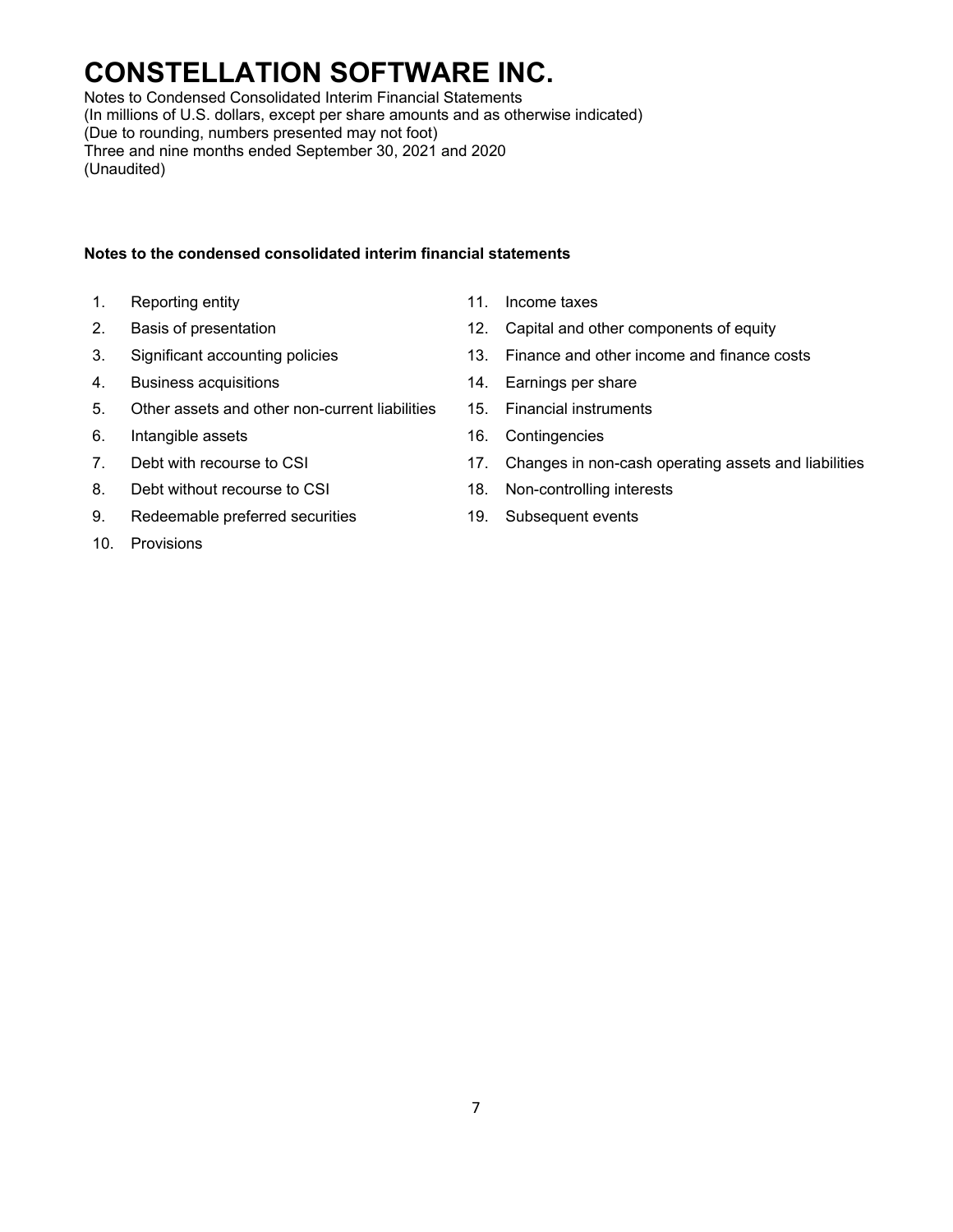Notes to Condensed Consolidated Interim Financial Statements (In millions of U.S. dollars, except per share amounts and as otherwise indicated) (Due to rounding, numbers presented may not foot) Three and nine months ended September 30, 2021 and 2020 (Unaudited)

### **1. Reporting entity**

Constellation Software Inc. is a company domiciled in Canada. The address of Constellation Software Inc.'s registered office is 20 Adelaide Street East, Suite 1200, Toronto, Ontario, Canada. The condensed consolidated interim financial statements of Constellation Software Inc. as at and for the three and nine-month periods ended September 30, 2021 comprise Constellation Software Inc. and its subsidiaries (together referred to as "Constellation", "CSI", or the "Company") and the Company's interest in associates. The Company is engaged principally in the development, installation and customization of software as well as in the provisioning of related professional services and support for customers globally across over 100 diverse markets.

On January 4, 2021 (in anticipation of the acquisition of Topicus.com B.V.), the Company's subsidiary, Constellation Software Netherlands Holding Coöperatief U.A. ("CSNH"), which principally holds the Total Specific Solutions Operating Group ("TSS"), completed a corporate reorganization. In conjunction with the reorganization, the following steps were completed on January 4, 2021:

- CSNH changed its name to Topicus.com Coöperatief U.A. ("Topicus Coop").
- The Company engaged in a series of transactions the result of which was that its then existing equity interest in Topicus Coop became an equity interest in Topicus.com Inc. ("Topicus") and Topicus became the new parent company of Topicus Coop. Topicus issued and Constellation received 39,412,385 preferred shares of Topicus (the "Topicus Preferred Shares") and 39,412,385 subordinate voting shares of Topicus (the "Topicus Subordinate Voting Shares"). CSI distributed 39,412,367 of the Topicus Subordinate Voting Shares to its common shareholders pursuant a dividend-in-kind and continues to hold 18 Topicus Subordinate Voting Shares of Topicus.
- Constellation also holds 1 super voting share of Topicus (the "Topicus Super Voting Share"). The Topicus Super Voting Share entitles Constellation to that number of votes that equals 50.1% of the aggregate number of votes attached to all the outstanding Topicus Super Voting Shares and Topicus Subordinate Voting Shares. As a result, Constellation Software Inc. controls Topicus.
- Topicus Coop issued 19,665,642 Preference Units and 19,665,642 Ordinary Units to Joday Investments II B.V. ("Joday") and certain individual investors affiliated therewith (being the previous minority owners of CSNH) (collectively known as the "Joday Group").

The Company now reflects a non-controlling interest in Topicus of 69.7% as at September 30, 2021. The Company's equity interest of 30.3% in Topicus principally comprises the ordinary units of Topicus Coop ("Topicus Coop Ordinary Units") that are currently owned by the Joday Group and subject to the terms of the IRGA (as defined below) including the corresponding put/call provisions agreed as between CSI and the Joday Group. Refer to notes 7, 9, and 18 for more details.

### Preferred Share Investment in Topicus.com Inc.

As noted above, the Company owns 39,412,385 Topicus Preferred Shares. The Topicus Preferred Shares are non-voting and under certain conditions, prior to the Notification of Conversion (as defined below), were redeemable at the option of CSI for a redemption price of approximately EUR 19.06 per share. The redemption price was either to be settled in cash or through the issuance of a variable number of Topicus Subordinate Voting Shares based on the terms of the Topicus Preferred Shares, or any combination thereof. The Topicus Preferred Shares are also convertible into Topicus Subordinate Voting Shares at a conversion ratio of 1:1. The Topicus Preferred Shares entitle CSI to a fixed annual cumulative dividend of 5% per annum on the initial Topicus Preferred Share value of approximately EUR 19.06 per share.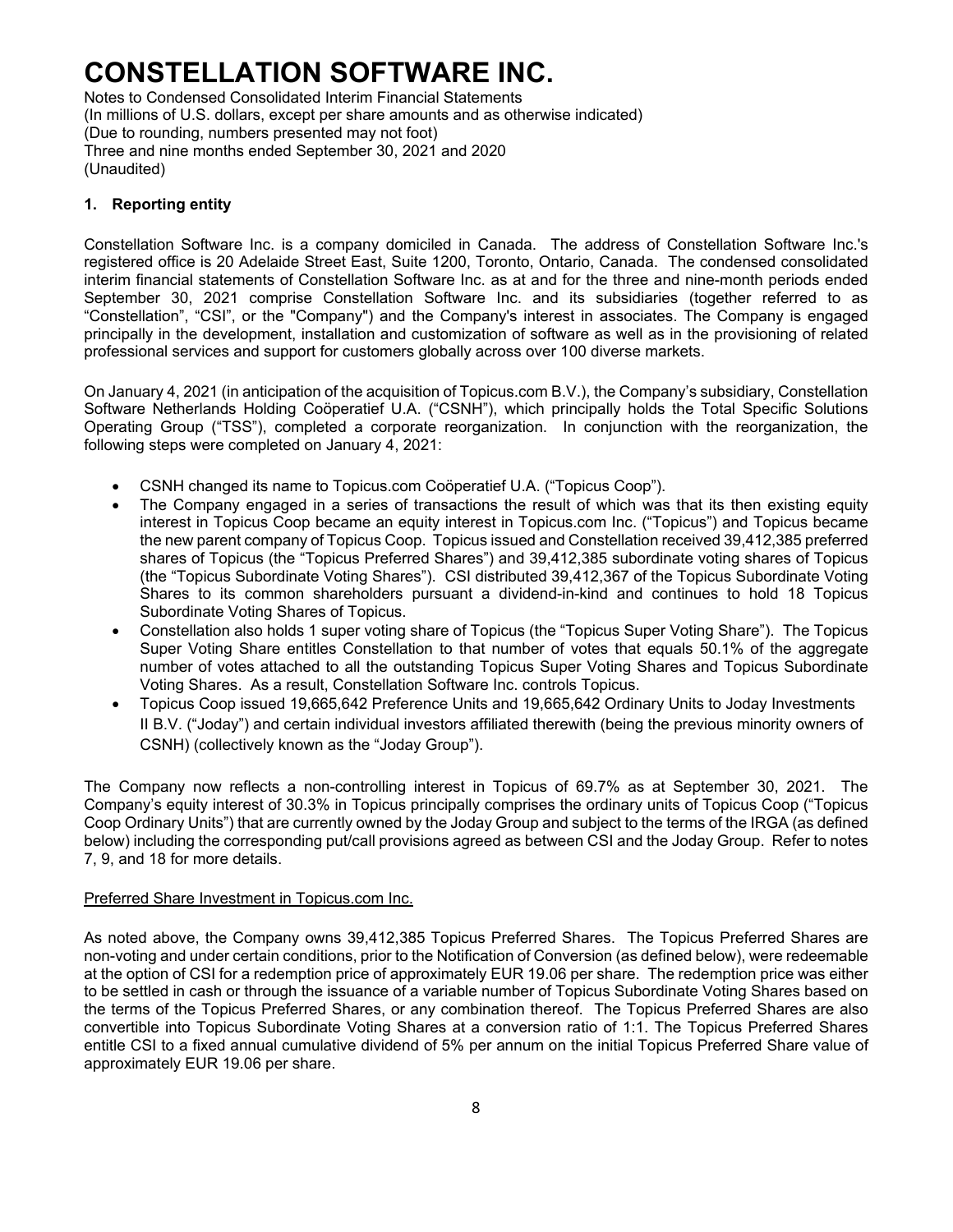Notes to Condensed Consolidated Interim Financial Statements (In millions of U.S. dollars, except per share amounts and as otherwise indicated) (Due to rounding, numbers presented may not foot) Three and nine months ended September 30, 2021 and 2020 (Unaudited)

During the three months ended June 30, 2021, the Topicus Preferred Shares reached the Mandatory Conversion Moment (see below). As a result of reaching the Mandatory Conversion Moment, CSI notified Topicus that they were electing to convert their Topicus Preferred Shares into Topicus Subordinate Voting Shares, which conversion would become effective on February 1, 2022 ("Notification of Conversion"). After the Notification of Conversion, the Topicus Preferred Shares were no longer redeemable for cash or through the issuance of Topicus Subordinate Voting Shares of equal value, or any combination thereof. Following delivery of the Notification of Conversion, CSI is required to convert their Topicus Preferred Shares to Topicus Subordinate Voting Shares on February 1, 2022, however, CSI may choose to convert prior to February 1, 2022 pursuant to the Topicus Preferred Share Conversion Right (as defined below).

Further descriptions of the significant terms and conditions of the Topicus Preferred Shares are described below. The terms and conditions of the Topicus Preferred Shares should be read in conjunction with the terms and conditions of the preference units of Topicus Coop ("Topicus Coop Preference Units") as outlined in note 9.

#### *Conversion*

CSI is entitled to convert some or all of its Topicus Preferred Shares into Topicus Subordinate Voting Shares on a one for one basis at any time (the "Topicus Preferred Share Conversion Right").

Upon the exercise of the Topicus Preferred Share Conversion Right, CSI will be entitled to receive all accrued but unpaid dividends accruing on the Topicus Preferred Shares to the day before the conversion date. Pursuant to the terms of the investor rights and governance agreement entered into by CSI, the Joday Group, Ijssel B.V., Topicus and Topicus Coop (the "IRGA"), the board of directors of Topicus will make a determination as to whether Topicus has sufficient cash on hand to satisfy the payment of any accrued but unpaid dividends on the Topicus Preferred Shares in cash. If the board of directors of Topicus determines that Topicus does not have sufficient cash on hand, the accrued but unpaid dividends will, subject to TSX Venture Exchange ("TSXV") approval, be satisfied by the issuance of Topicus Subordinate Voting Shares of equal value.

#### *Redemption at the Option of CSI*

Prior to the Notification of Conversion, pursuant to the terms of the IRGA, upon either the exercise by Topicus of the Topicus Call Right (as defined below), or the exercise of the Topicus Preferred Share Retraction Right (as defined below), CSI was, subject to the terms of the IRGA, entitled to receive an amount of cash equal to approximately EUR 19.06 per share, or Topicus Subordinate Voting Shares of equal value, or any combination thereof, in each case at the option of CSI (the "Topicus Preferred Share Call Price Right"). Notwithstanding the foregoing, if the board of directors of Topicus determined that Topicus did not have sufficient cash on hand to make the payment in cash, CSI would have, subject to TSXV approval, received Topicus Subordinate Voting Shares of equal value. Subsequent to the Notification of Conversion, the Topicus Preferred Shares are no longer redeemable.

#### *Topicus Preferred Share Retraction Right*

Prior to the Notification of Conversion, the "Topicus Preferred Share Retraction Right" provided that (i) at any time until July 5, 2021, CSI would have had the right (but not the obligation) to sell all of its Topicus Preferred Shares to Topicus and exercise the Topicus Preferred Share Call Price Right (in which case, pursuant to the terms of the IRGA, the holders of the Topicus Coop Preference Units would have been entitled to sell all of their Topicus Coop Preference Units to Topicus Coop and exercise the Topicus Coop Preference Unit Call Price Right as outlined in note 9 below), and (ii) at any time after July 5, 2021 holders representing 95% of the Topicus Preferred Shares and the Topicus Coop Preference Units (together, the "Preferred Securities"), excluding any Topicus Coop Preference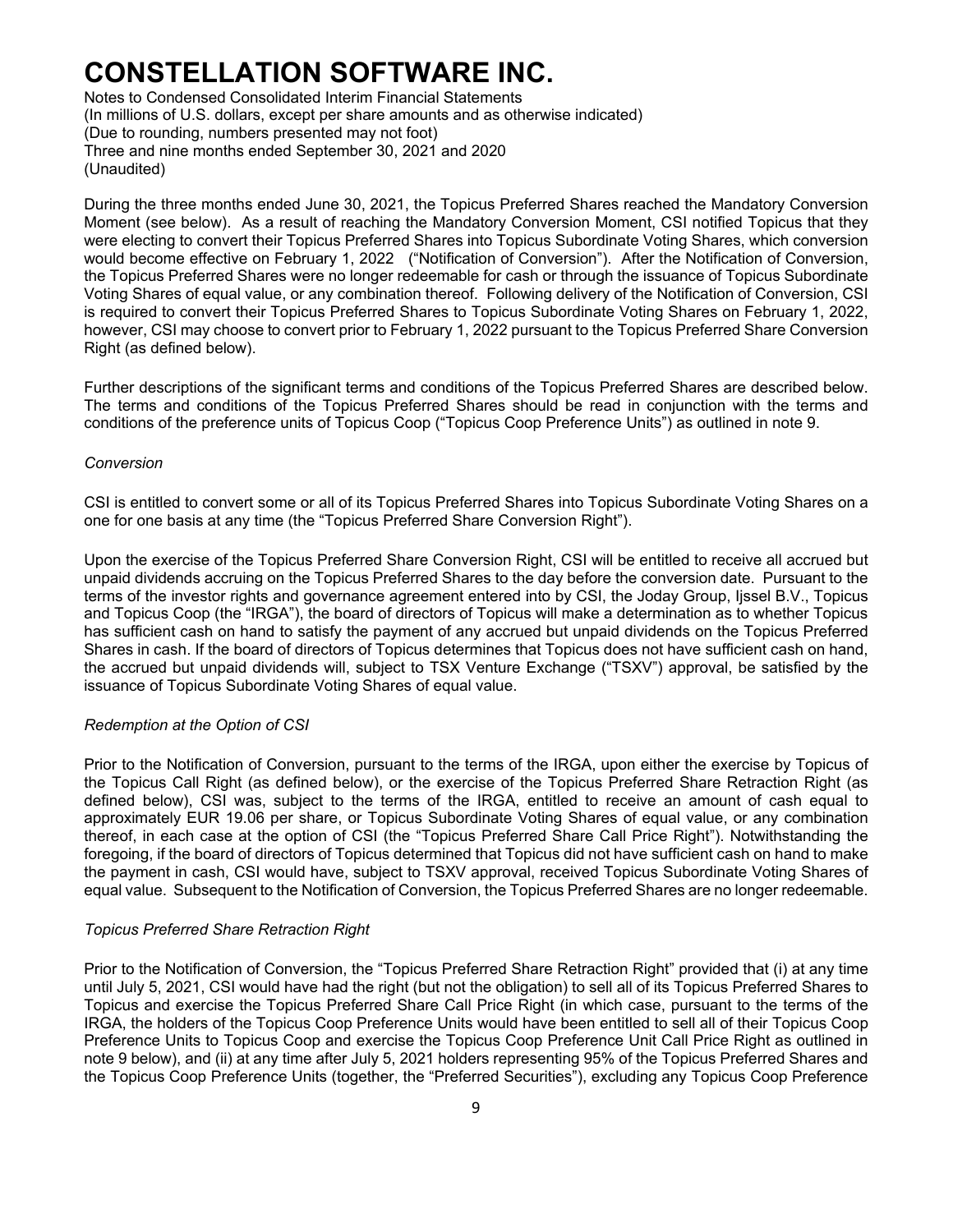Notes to Condensed Consolidated Interim Financial Statements (In millions of U.S. dollars, except per share amounts and as otherwise indicated) (Due to rounding, numbers presented may not foot) Three and nine months ended September 30, 2021 and 2020 (Unaudited)

Units held by Topicus, would have had the right (but not the obligation) to entitle CSI to sell all of its Topicus Preferred Shares to Topicus and to exercise the Topicus Preferred Share Call Price Right. Upon the exercise of the Topicus Preferred Share Retraction Right, CSI was also entitled to receive all accrued but unpaid dividends accruing to the day before the redemption date. These accrued but unpaid dividends would have been satisfied by the payment of cash. Subsequent to the Notification of Conversion, the Topicus Preferred Shares are no longer retractable.

### *Topicus Preferred Share Put Right*

Prior to the Notification of Conversion, subject to the terms of the IRGA, CSI was entitled to require Topicus to repurchase some or all of its Topicus Preferred Shares (the "Topicus Preferred Share Put Right"). Upon the exercise of the Topicus Preferred Share Put Right, CSI would have been entitled to receive an amount of cash equal to approximately EUR 19.06 per share. Subsequent to the Notification of Conversion, the Topicus Preferred Shares are no longer subject to repurchase.

Prior to the Notification of Conversion, pursuant to the terms of the IRGA, the Topicus Preferred Share Put Right could be exercised at any time on or after February 1, 2024 but if the Topicus Preferred Share Put Right was exercised prior to February 1, 2026, it could only be exercisable if at such time the board of directors of Topicus determined that Topicus had sufficient cash on hand to satisfy the payment of approximately EUR 19.06 per share in cash; if the board of directors of Topicus determined that it did not have sufficient cash on hand, CSI would not be permitted to exercise the Topicus Preferred Share Put Right. Subsequent to the Notification of Conversion, the Topicus Preferred Shares are no longer subject to repurchase.

Prior to the Notification of Conversion, if the Topicus Preferred Share Put Right was exercised at any time after February 1, 2026, then regardless of whether Topicus had sufficient cash on hand at that time, CSI would have been entitled to receive an amount of cash equal to approximately EUR 19.06 per share and, subject to the terms below, upon the exercise of the Topicus Preferred Share Put Right by CSI, Topicus must notify each other holder of Topicus Preferred Shares of such exercise, and invite (but not oblige) such other holders to also exercise their Topicus Preferred Share Put Right, upon 30 days' notice to Topicus. During that 30-day notice period, Topicus would determine whether or not it had sufficient cash on hand to satisfy the payment in cash, and if it did not, Topicus would have had the option to exercise the Topicus Call Right, in which case the Topicus Preferred Share Put Right would not be exercised in respect of any of the Topicus Preferred Shares. Upon the exercise of the Topicus Preferred Share Put Right, CSI would also have been entitled to receive all accrued but unpaid dividends accruing to the day before the redemption date. These accrued but unpaid dividends would have been satisfied by the payment of cash. Subsequent to the Notification of Conversion, the Topicus Preferred Shares are no longer subject to repurchase.

#### *Redemption at the Option of Topicus*

Subject to the terms of the IRGA, if the Topicus Subordinate Voting Shares achieve (the "Mandatory Conversion Moment") a volume weighted average share price that is equal to or greater than the Canadian dollar equivalent of 125% of the initial Topicus Preferred Share value of approximately EUR 19.06 per share (being the Canadian dollar equivalent of approximately EUR 23.83), (the "Premium Target Price") determined on the basis of the 60-day volume weighted average trading price of the Topicus Subordinate Voting Shares for any 60-day trading period, and CSI has not exercised the Topicus Preferred Share Conversion Right within 30 days after notice has been given to it that the Premium Target Price has been achieved, Topicus will redeem the Topicus Preferred Shares in exchange for a cash payment to CSI of approximately EUR 19.06 per share (the "Topicus Mandatory Conversion Moment Call Right"). During the three months ended June 30, 2021, the Mandatory Conversion Moment was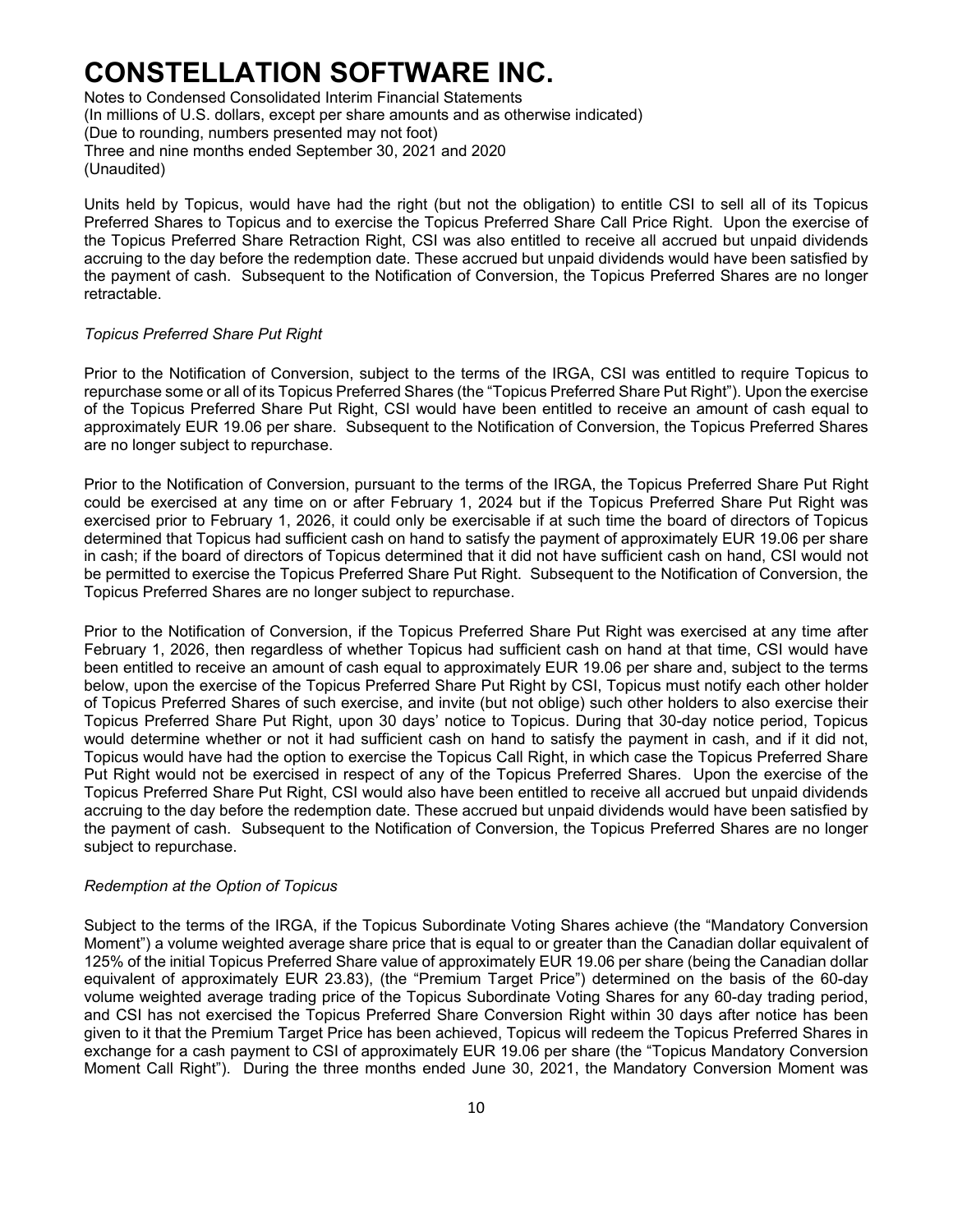Notes to Condensed Consolidated Interim Financial Statements (In millions of U.S. dollars, except per share amounts and as otherwise indicated) (Due to rounding, numbers presented may not foot) Three and nine months ended September 30, 2021 and 2020 (Unaudited)

reached and CSI elected to convert their Topicus Preferred Shares to Topicus Subordinate Voting Shares. As a result, the Topicus Mandatory Conversion Moment Call Right is no longer applicable.

Pursuant to the terms of the IRGA, the earliest date that the actual conversion or redemption of Topicus Preferred Shares resulting from the occurrence of the Mandatory Conversion Moment may occur is the first business day occurring 12-months following February 1, 2021 and, thereafter, such conversion may only occur after the first business day that is six months following the Mandatory Conversion Moment. The conversion of the Topicus Preferred Shares into Topicus Subordinate Voting Shares as a result of the Notification of Conversion will be effective on February 1, 2022, unless CSI chooses to convert prior to this date pursuant to the Topicus Preferred Share Conversion Right.

### *Topicus Call Right*

Prior to the Notification of Conversion, at any time after February 1, 2026, Topicus would have had the option to redeem all the Topicus Preferred Shares in exchange for, at the option of CSI, payment of an amount in cash equal to approximately EUR 19.06 per share, or Topicus Subordinate Voting Shares of equal value, or any combination thereof (the "Topicus Call Right"). Notwithstanding the foregoing, if the board of directors of Topicus determined that Topicus did not have sufficient cash on hand to make the payment in cash, CSI would have, subject to TSXV approval, received Topicus Subordinate Voting Shares of equal value. Subsequent to the Notification of Conversion, the Topicus Preferred Shares are no longer redeemable.

Prior to the Notification of Conversion, upon the exercise of the Topicus Call Right, CSI would also have been entitled to receive all accrued but unpaid dividends accruing to the day before the redemption date. Pursuant to the terms of the IRGA, the board of directors of Topicus would make a determination as to whether Topicus had sufficient cash on hand to satisfy the payment of any accrued but unpaid dividends on the Topicus Preferred Shares in cash. If the board of directors of Topicus determined that Topicus did not have sufficient cash on hand, the accrued but unpaid dividends would, subject to TSXV approval, be satisfied by the issuance of Topicus Subordinate Voting Shares of equal value. Subsequent to the Notification of Conversion, the Topicus Preferred Shares are no longer redeemable.

Prior to the Notification of Conversion, pursuant to the terms of the IRGA, if the Topicus Call Right was exercised, and at the time of such exercise the value of a Topicus Subordinate Voting Share exceeded approximately EUR 19.06 per share, then CSI would first have the option to exercise the Topicus Preferred Share Conversion Right, in which case the Topicus Call Right would not be exercised. Subsequent to the Notification of Conversion, the Topicus Preferred Shares are no longer redeemable.

#### **2. Basis of presentation**

### **(a) Statement of compliance**

These condensed consolidated interim financial statements have been prepared in accordance with International Accounting Standard 34, Interim Financial Reporting ("IAS 34") as issued by the International Accounting Standards Board ("IASB") and using the accounting policies disclosed in Note 3 of the Company's 2020 annual consolidated financial statements except as disclosed herein.

The policies applied in these condensed consolidated interim financial statements are based on International Financial Reporting Standards ("IFRS"), issued and outstanding as of November 4, 2021, the date the board of directors approved the condensed consolidated interim financial statements.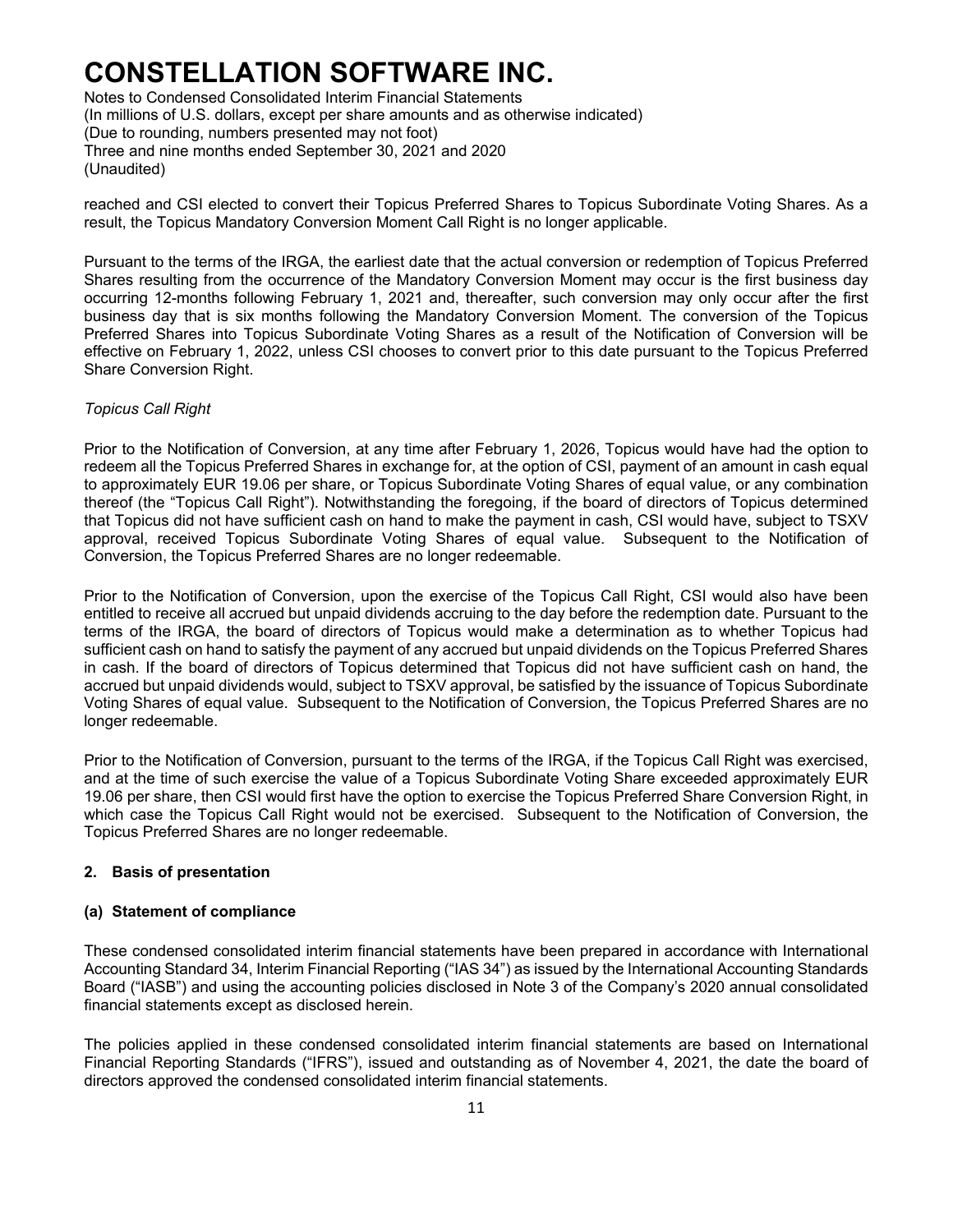Notes to Condensed Consolidated Interim Financial Statements (In millions of U.S. dollars, except per share amounts and as otherwise indicated) (Due to rounding, numbers presented may not foot) Three and nine months ended September 30, 2021 and 2020 (Unaudited)

These condensed consolidated interim financial statements should be read in conjunction with the Company's 2020 annual consolidated financial statements.

### **(b) Basis of measurement**

The condensed consolidated interim financial statements have been prepared on the historical cost basis except for certain assets and liabilities initially recognized in connection with business combinations, derivative financial instruments and contingent consideration related to business acquisitions, which are measured at their estimated fair value.

### **(c) Functional and presentation of currency**

The condensed consolidated interim financial statements are presented in U.S. dollars, which is Constellation's functional currency.

### **(d) Use of estimates and judgements**

The preparation of the condensed consolidated interim financial statements in conformity with IFRS requires management to make judgements, estimates and assumptions that affect the application of accounting policies and reported amounts of assets, liabilities, income and expenses, consistent with those disclosed in the 2020 annual consolidated financial statements and described in these condensed consolidated interim financial statements. Actual results may differ from these estimates.

Estimates and underlying assumptions are reviewed on an ongoing basis. Estimates are based on historical experience and other assumptions that are considered reasonable in the circumstances. The actual amount or values may vary in certain instances from the assumptions and estimates made. Changes will be recorded, with corresponding effect in profit or loss, when, and if, better information is obtained.

The Company is closely monitoring the impact of COVID-19 on all aspects of its business. COVID-19 was declared a global pandemic by the World Health Organization on March 11, 2020. The COVID-19 pandemic has had disruptive effects in countries in which the Company operates and has adversely impacted many of its business units' operations to date, including through the cancellation by certain customers of their ongoing software maintenance contracts and the suspension or cancellation of new software purchases. The pandemic may also have an adverse impact on many of the Company's customers, including their ability to satisfy ongoing payment obligations to the Company, which could increase the Company's bad debt exposure. The future impacts of the pandemic and any resulting economic impact are largely unknown and rapidly evolving. It is possible that the COVID-19 pandemic, the measures taken by the governments of countries affected and the resulting economic impact may continue to adversely affect the Company's results of operations, cash flows and financial position as well as its customers in future periods, and this impact could be material. During the three and nine months ended September 30, 2021, the Company recorded income of \$1 and \$16 (\$12 and \$30 for the three and nine months ended September 30, 2020) relating to government grants from various government authorities relating to the pandemic. The Company has recorded the income for the three and nine months ended September 30, 2021 within "Other, net" expenses in the condensed consolidated interim statements of income (loss).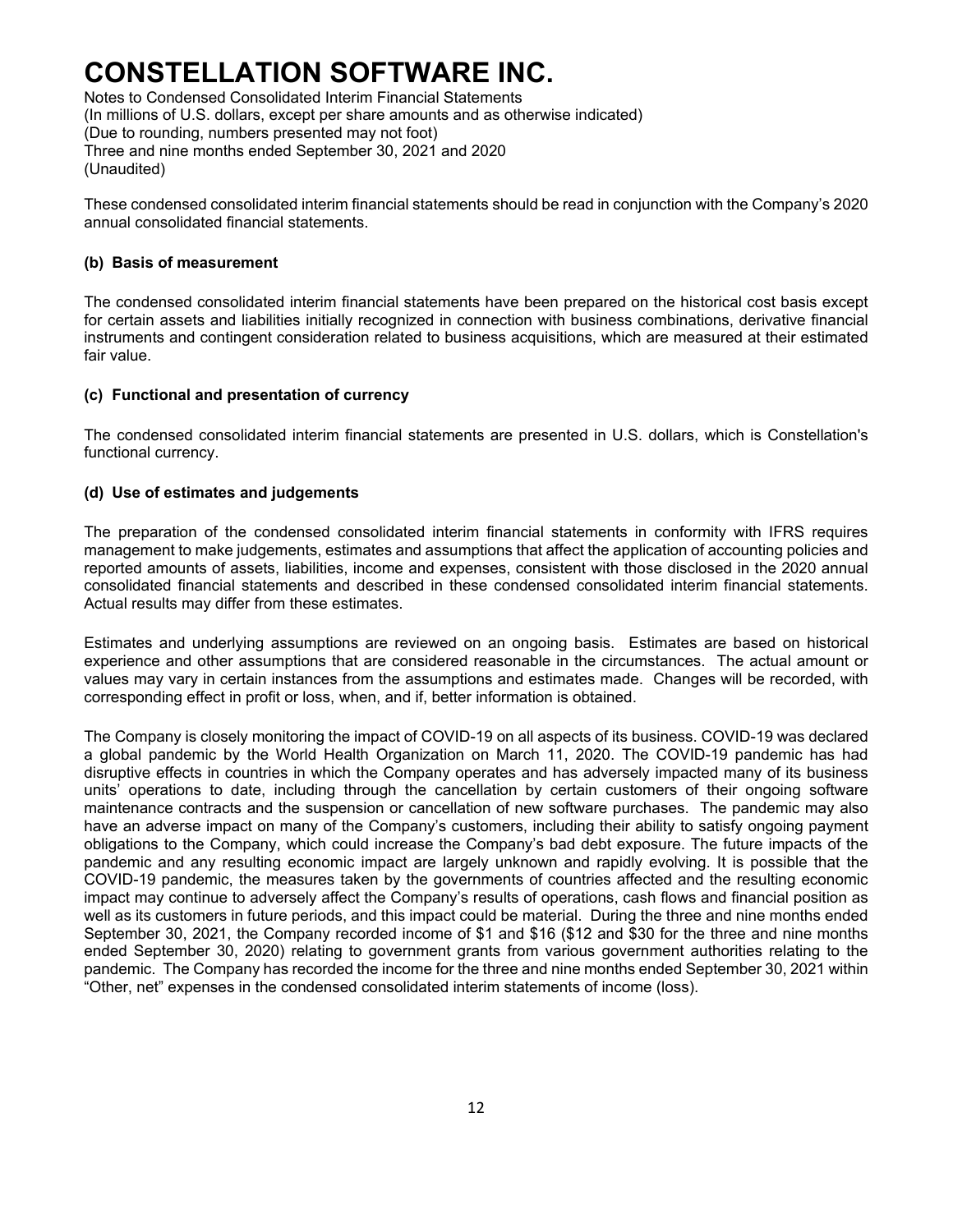Notes to Condensed Consolidated Interim Financial Statements (In millions of U.S. dollars, except per share amounts and as otherwise indicated) (Due to rounding, numbers presented may not foot) Three and nine months ended September 30, 2021 and 2020 (Unaudited)

### **3. Significant accounting policies**

Unless otherwise noted in the condensed consolidated interim financial statements, the significant accounting policies used in preparing these condensed consolidated interim financial statements are unchanged from those disclosed in the Company's 2020 annual consolidated financial statements and have been applied consistently to all periods presented in these condensed consolidated interim financial statements.

The accounting policies have been applied consistently by Constellation's subsidiaries.

### **4. Business acquisitions**

During the nine-month period ended September 30, 2021, the Company completed a number of acquisitions for aggregate cash consideration of \$736 plus cash holdbacks of \$98 and contingent consideration with an estimated acquisition date fair value of \$13. In conjunction with the acquisition of Topicus.com B.V., the Company (through Topicus Coop) also issued 5,842,882 Topicus Coop Preference Units to the seller for an initial subscription price of \$102 plus an additional subscription amount of \$34 which was paid to the Company in May 2021. The Company (through Topicus Coop) also issued 5,842,882 Topicus Coop Ordinary Units to the seller in conjunction with the acquisition of Topicus.com B.V. The total consideration resulting from acquisitions in the nine-month period ended September 30, 2021 was \$949. The contingent consideration is payable on the achievement of certain financial targets in the post-acquisition periods. The obligation for contingent consideration for acquisitions during the ninemonth period ended September 30, 2021 has been recorded at its estimated fair value at the various acquisition dates. The estimated fair value of the applicable contingent consideration is calculated using the estimated financial outcome and resulting expected contingent consideration to be paid and inclusion of a discount rate as appropriate. For these arrangements, which include both maximum, or capped, and unlimited contingent consideration amounts, the estimated increase to the initial consideration is not expected to exceed \$57. Aggregate contingent consideration of \$85 (December 31, 2020 - \$88) has been reported in the condensed consolidated interim statement of financial position at its estimated fair value relating to applicable acquisitions completed in the current and prior periods. Changes made to the estimated fair value of contingent consideration are included in other, net in the condensed consolidated interim statements of income (loss). An expense of \$3 and \$9 has been recorded for the three and nine months ended September 30, 2021, as a result of such changes (expense of \$5 and \$1 for the three and nine months ended September 30, 2020).

There were no acquisitions during the nine-month period that were deemed to be individually significant. The majority of the businesses acquired during the period were acquisitions of shares and the remainder were asset acquisitions. The cash holdbacks are generally payable over a two-year period and are adjusted, as necessary, for such items as working capital or net tangible asset assessments, as defined in the agreements, and claims under the respective representations and warranties of the purchase and sale agreements.

The acquisitions during the nine-month period ended September 30, 2021 include software companies catering to the following markets: insurance, agribusiness, healthcare, financial services, education, local government, mining, communications, transit, utilities, asset management, tire distribution, hospitality, real estate brokers and agents, church and religion, public libraries, enterprise resource planning, safety management, product development, home builders, cinema management and ticketing, publishing, elevator, not-for-profit organizations, homebuilders, fleet and facility management, accounting, marketplace, engineering, notaries, call centres, auctions, fitness, retail management and distribution, all of which are software businesses similar to existing businesses operated by the Company. The acquisitions have been accounted for using the acquisition method with the results of operations included in these consolidated financial statements from the date of each acquisition.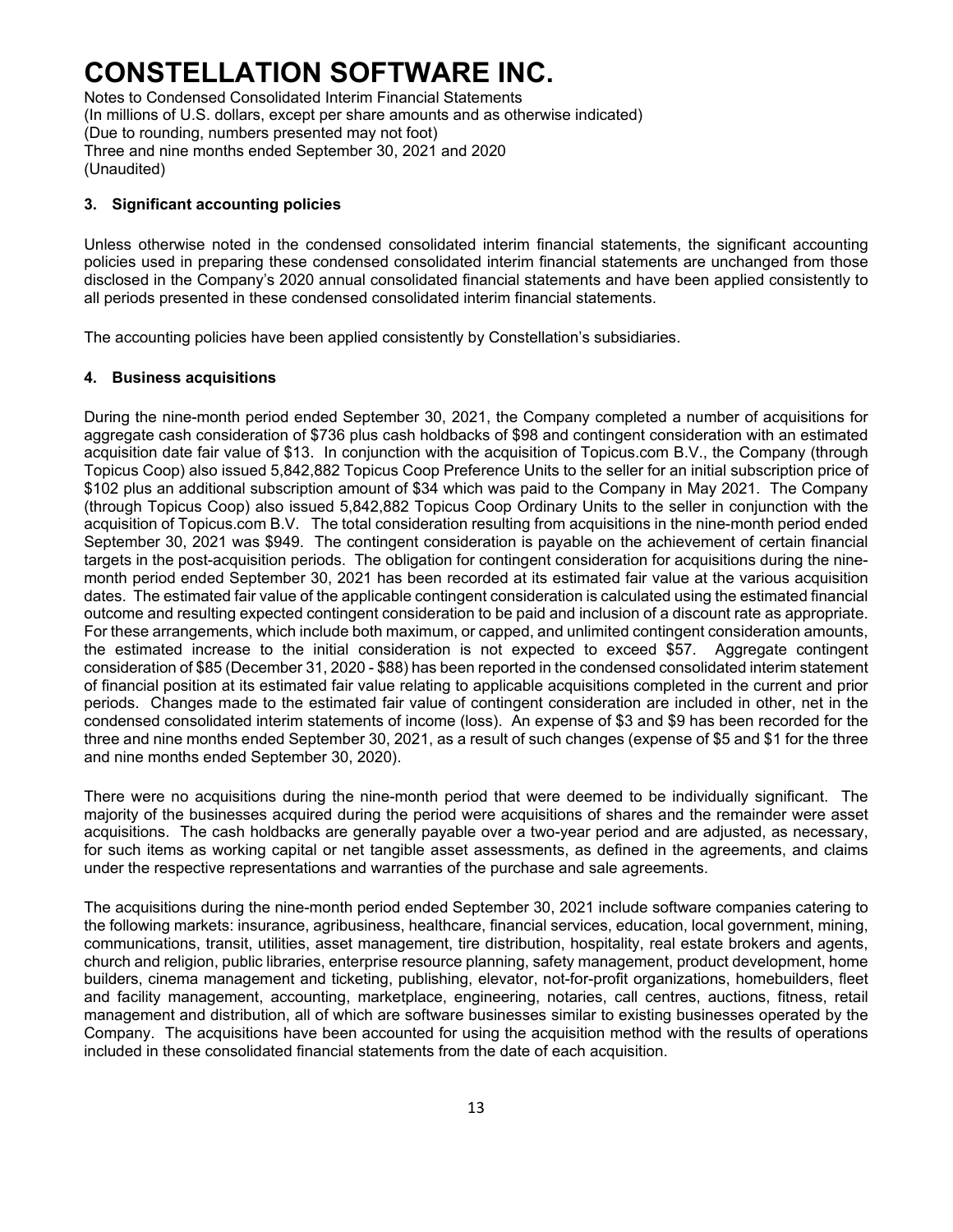Notes to Condensed Consolidated Interim Financial Statements (In millions of U.S. dollars, except per share amounts and as otherwise indicated) (Due to rounding, numbers presented may not foot) Three and nine months ended September 30, 2021 and 2020 (Unaudited)

The goodwill recognized in connection with these acquisitions is primarily attributable to the application of Constellation's best practices to improve the operations of the companies acquired, synergies with existing businesses of Constellation, and other intangible assets that do not qualify for separate recognition including assembled workforce. Goodwill in the amount of \$33 is expected to be deductible for income tax purposes.

The gross contractual amounts of acquired receivables was \$103; however, the Company has recorded an allowance of \$9 as part of the acquisition accounting to reflect contractual cash flows that are not expected to be collected.

Due to the complexity and timing of certain acquisitions made, the Company is in the process of determining and finalizing the estimated fair value of the net assets acquired as part of the acquisitions closed during the last quarter of 2020 and the first three quarters of 2021. The amounts determined on a provisional basis generally relate to net asset assessments and measurement of the assumed liabilities, including acquired contract liabilities. The provisional purchase price allocations may differ from the final purchase price allocations, and these differences may be material. Revisions to the allocations will occur as additional information about the fair value of assets and liabilities becomes available. The cash consideration associated with these provisional estimates totals \$916. During the three-month period ended September 30, 2021, the Company made changes to provisional estimates of prior quarter preliminary purchase price allocations of intangible assets and corresponding deferred income taxes. The significant changes include an increase of definite life intangible assets of \$8 and a decrease to goodwill of \$5. The impact of these provisional changes to the purchase price allocation did not have a significant impact on the Condensed Consolidated Interim Statements of Income (Loss).

The aggregate impact of acquisition accounting applied in connection with business acquisitions in the nine-month period ended September 30, 2021 is as follows: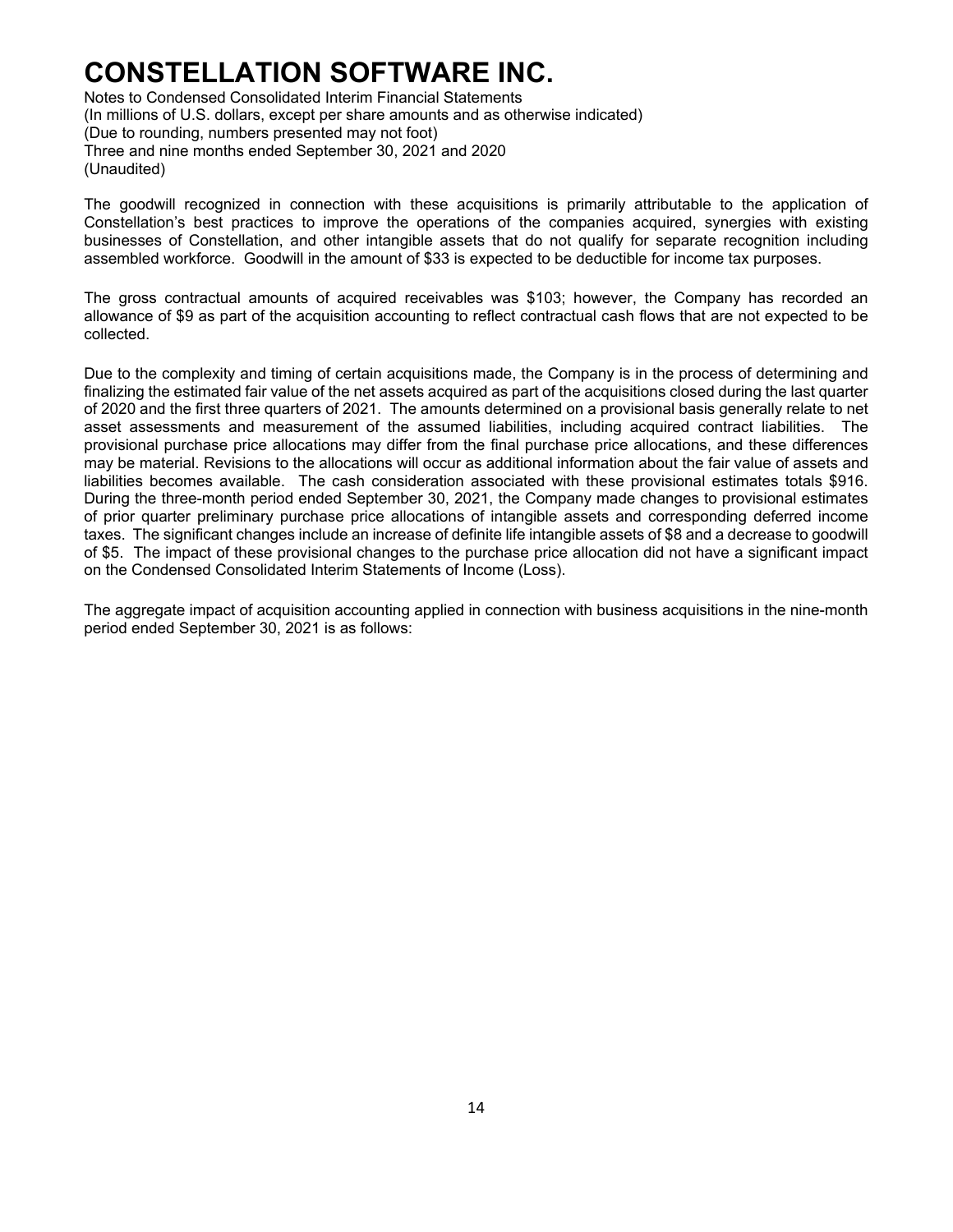Notes to Condensed Consolidated Interim Financial Statements (In millions of U.S. dollars, except per share amounts and as otherwise indicated) (Due to rounding, numbers presented may not foot) Three and nine months ended September 30, 2021 and 2020 (Unaudited)

| Assets acquired:              |           |
|-------------------------------|-----------|
| Cash                          | \$<br>112 |
| Accounts receivable           | 95        |
| Other current assets          | 66        |
| Property and equipment        | 22        |
| Other non-current assets      | 45        |
| Deferred income taxes         | 11        |
| Trademarks                    | 25        |
| Technology assets             | 469       |
| Customer assets               | 486       |
|                               | 1,330     |
| Liabilities assumed:          |           |
| Current liabilities           | 123       |
| Deferred revenue              | 123       |
| Deferred income taxes         | 161       |
| Long-term debt                | 90        |
| Other non-current liabilities | 40        |
|                               | 537       |
|                               |           |
| Non-controlling interest      | 5         |
|                               |           |
| Goodwill                      | 161       |
|                               |           |
| <b>Total consideration</b>    | \$<br>949 |

The 2021 business acquisitions did not have a material impact to either the consolidated revenue or the consolidated net income (loss) for the three and nine months ended September 30, 2021. The materiality threshold is reviewed on a regular basis taking into account the quantitative (contribution to revenue and net income (loss)) and qualitative (size and comparability with other Constellation businesses) factors of current period acquisitions on both an individual and aggregate basis.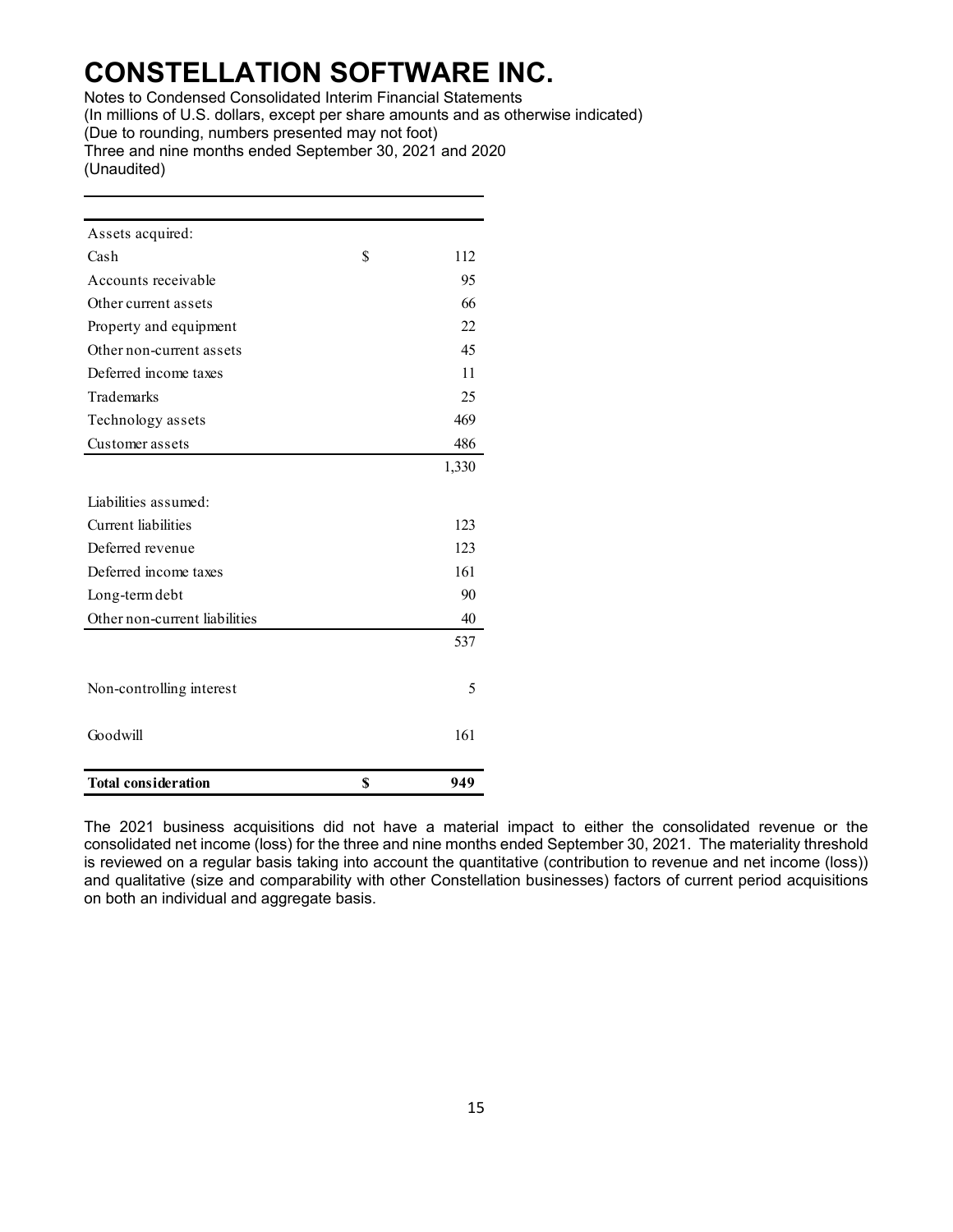Notes to Condensed Consolidated Interim Financial Statements (In millions of U.S. dollars, except per share amounts and as otherwise indicated) (Due to rounding, numbers presented may not foot) Three and nine months ended September 30, 2021 and 2020

(Unaudited)

### **5. Other assets and other non-current liabilities**

### **(a) Other assets**

|                                                          | September 30, 2021 |     | December 31, 2020 |
|----------------------------------------------------------|--------------------|-----|-------------------|
| Prepaid expenses and other current assets                | \$<br>154          | -\$ | 115               |
| Investment tax credits recoverable                       | 27                 |     | 24                |
| Sales tax receivable                                     | 22                 |     | 18                |
| Equity securities held for trading                       | 19                 |     | 9                 |
| Other receivables                                        | 57                 |     | 52                |
| Total other current assets                               | 278                | -8  | 219               |
|                                                          |                    |     |                   |
| Investment tax credits recoverable                       | \$<br>20           | -S  | 12                |
| Costs to obtain a contract                               | 44                 |     | 40                |
| Non-current trade and other receivables and other assets | 28                 |     | 21                |
| Equity accounted investees                               | 2                  |     |                   |
| Total other non-current assets                           | \$<br>94           |     | 75                |

### **(b) Other non-current liabilities**

|                                     | September 30, $2021$ | December 31, 2020 |
|-------------------------------------|----------------------|-------------------|
| Contingent consideration            | 56 S                 | 67                |
| Deferred revenue                    | 49                   | 44                |
| Other non-current liabilities       | 41                   |                   |
| Total other non-current liabilities | 145                  | 146               |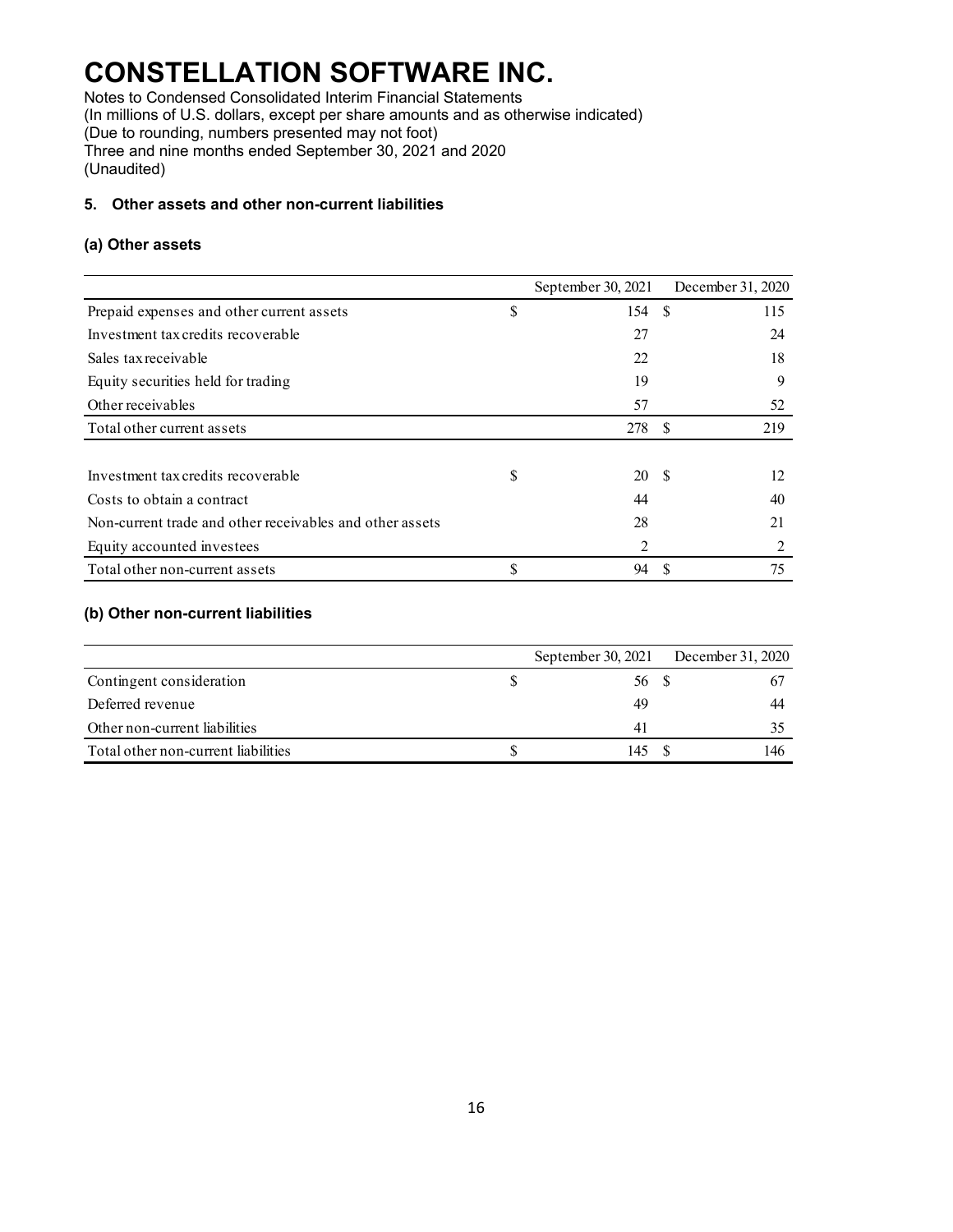Notes to Condensed Consolidated Interim Financial Statements

(In millions of U.S. dollars, except per share amounts and as otherwise indicated)

(Due to rounding, numbers presented may not foot)

Three and nine months ended September 30, 2021 and 2020 (Unaudited)

### **6. Intangible Assets**

|                                                | <b>Technology</b> |          | <b>Customer</b><br>Assets |                | <b>Backlog</b> |                  | Non-compete<br>agreements | <b>Trademarks</b> |               |                  | <b>Goodwill</b> |                          | <b>Total</b>  |        |
|------------------------------------------------|-------------------|----------|---------------------------|----------------|----------------|------------------|---------------------------|-------------------|---------------|------------------|-----------------|--------------------------|---------------|--------|
|                                                |                   | Assets   |                           |                |                |                  |                           |                   |               |                  |                 |                          |               |        |
| Cost                                           |                   |          |                           |                |                |                  |                           |                   |               |                  |                 |                          |               |        |
| Balance at January 1, 2020                     | \$                | 2,169    | <sup>\$</sup>             | 1,309          | \$             | 16 \$            |                           | 3                 | \$            | $7\overline{ }$  | \$              | 361                      | <sup>S</sup>  | 3,865  |
| Acquisitions through business combinations     |                   | 343      |                           | 285            |                |                  |                           |                   |               |                  |                 | 60                       |               | 688    |
| Effect of movements in foreign exchange        |                   | 57       |                           | 47             |                | $\mathbf{0}$     |                           | $\mathbf{0}$      |               | $\mathbf{0}$     |                 | 15                       |               | 119    |
| Balance at December 31, 2020                   | \$                | 2,568    | <b>S</b>                  | 1,640          | \$             | 17S              |                           | 3S                |               | 8                | \$              | 435                      | - \$          | 4,671  |
|                                                |                   |          |                           |                |                |                  |                           |                   |               |                  |                 |                          |               |        |
| Balance at January 1, 2021                     | \$                | 2,568    | \$                        | 1,640          | \$             | 17S              |                           | 3                 | \$            | 8                | \$              | 435                      | $\mathbf{\$}$ | 4,671  |
| Acquisitions through business combinations     |                   | 470      |                           | 494            |                |                  |                           |                   |               | 25               |                 | 152                      |               | 1.141  |
| Effect of movements in foreign exchange        |                   | (57)     |                           | (49)           |                | $\boldsymbol{0}$ |                           | (0)               |               | (1)              |                 | (16)                     |               | (123)  |
| Balance at September 30, 2021                  | \$                | 2,981    | $\mathbb{S}$              | $2,085$ \$     |                | 17S              |                           | 3S                |               | 31               | <sup>\$</sup>   | 572 \$                   |               | 5,689  |
| Accumulated amortization and impairment losses |                   |          |                           |                |                |                  |                           |                   |               |                  |                 |                          |               |        |
| Balance at January 1, 2020                     | \$                | 1,351    | <sup>\$</sup>             | 495            | \$             | 16               | -\$                       | 3                 | \$            | 2                | \$              |                          | \$            | 1,868  |
| Amortization for the period                    |                   | 261      |                           | 142            |                | $\mathbf{0}$     |                           | $\mathbf{0}$      |               | $\mathbf{0}$     |                 |                          |               | 403    |
| Impairment charge                              |                   | 6        |                           | $\overline{c}$ |                |                  |                           |                   |               |                  |                 | $\overline{4}$           |               | 12     |
| Effect of movements in foreign exchange        |                   | 43       |                           | 19             |                | $\boldsymbol{0}$ |                           | $\boldsymbol{0}$  |               | $\boldsymbol{0}$ |                 |                          |               | 63     |
| Balance at December 31, 2020                   | $\mathbf S$       | 1,662    | $\mathbf S$               | 659            | $\mathbf S$    | 17               | $\mathbf{\hat{S}}$        | $\overline{3}$    | $\mathbf S$   | $\overline{3}$   | $\mathbf S$     | $\overline{4}$           | $\mathbf S$   | 2.346  |
|                                                |                   |          |                           |                |                |                  |                           |                   |               |                  |                 |                          |               |        |
| Balance at January 1, 2021                     | \$                | 1,662    | <sup>\$</sup>             | 659            | <sup>\$</sup>  | 17               | <sup>\$</sup>             | 3                 | \$            | 3                | \$              | $\overline{4}$           | <sup>\$</sup> | 2,346  |
| Amortization for the period                    |                   | 228      |                           | 146            |                | $\mathbf{0}$     |                           | $\mathbf{0}$      |               | 1                |                 |                          |               | 376    |
| Impairment charge                              |                   | 3        |                           | $\overline{4}$ |                |                  |                           |                   |               |                  |                 | $\theta$                 |               | $\tau$ |
| Effect of movements in foreign exchange        |                   | (31)     |                           | (15)           |                | (0)              |                           | (0)               |               | $\mathbf{0}$     |                 | $\overline{\phantom{a}}$ |               | (46)   |
| Balance at September 30, 2021                  | \$                | 1,862 \$ |                           | 794 \$         |                | 17S              |                           | 3S                |               |                  | 4S              | 4S                       |               | 2,683  |
|                                                |                   |          |                           |                |                |                  |                           |                   |               |                  |                 |                          |               |        |
| <b>Carrying amounts</b>                        |                   |          |                           |                |                |                  |                           |                   |               |                  |                 |                          |               |        |
| At January 1, 2020                             | \$                | 817      | \$                        | 813            | \$             | $(0)$ \$         |                           | 0                 | \$            | 5                | \$              | 361                      | <sup>\$</sup> | 1,997  |
| At December 31, 2020                           | \$                | 907      | <sup>\$</sup>             | 981            | \$             | $(0)$ \$         |                           | $\overline{0}$    | \$            | 5 <sup>5</sup>   | <sup>\$</sup>   | 432                      | <sup>\$</sup> | 2,325  |
|                                                |                   |          |                           |                |                |                  |                           |                   |               |                  |                 |                          |               |        |
| At January 1, 2021                             | \$                | 907      | \$                        | 981            | <sup>\$</sup>  | $(0)$ \$         |                           | $\mathbf{0}$      | \$            | 5                | \$              | 432                      | -S            | 2,325  |
| At September 30, 2021                          | \$                | 1.119    | S                         | 1,292          | \$             | $(0)$ \$         |                           | $\Omega$          | <sup>\$</sup> | 27               | <sup>\$</sup>   | 568                      | -S            | 3,006  |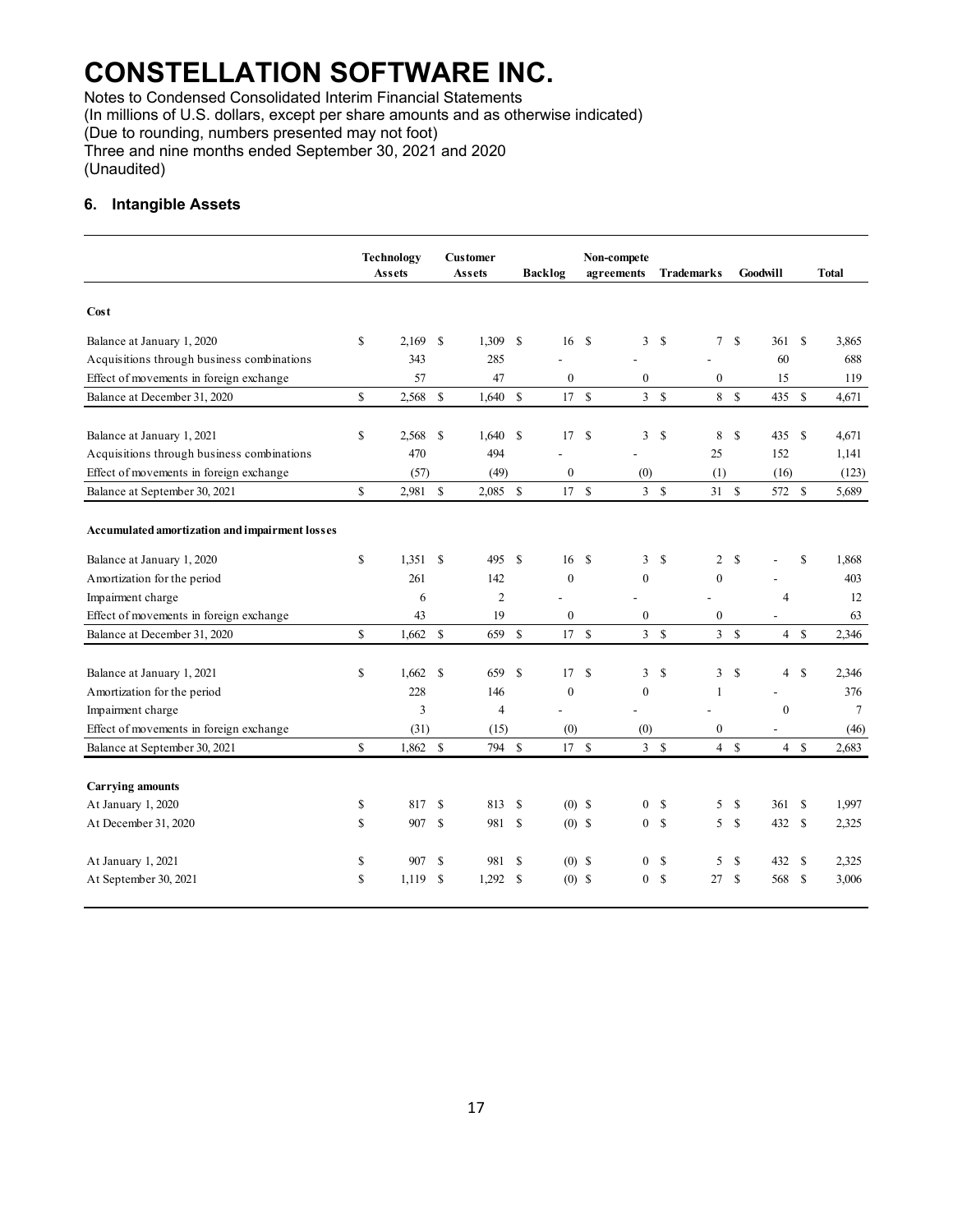Notes to Condensed Consolidated Interim Financial Statements (In millions of U.S. dollars, except per share amounts and as otherwise indicated) (Due to rounding, numbers presented may not foot) Three and nine months ended September 30, 2021 and 2020

(Unaudited)

### **7. Debt with recourse to CSI**

|                                                          |  | <b>CSI Facility</b>      |   | <b>Liability of CSI under</b><br>the IRGA | <b>Debentures</b>        | <b>Term Loan</b>         | Total |     |  |
|----------------------------------------------------------|--|--------------------------|---|-------------------------------------------|--------------------------|--------------------------|-------|-----|--|
| Principal outstanding at September 30, 2021 (and, except |  |                          |   |                                           |                          |                          |       |     |  |
| for debentures, equal to fair value)                     |  | $\overline{\phantom{a}}$ | S | 378 S                                     | 222                      | -S<br>87                 | S     | 687 |  |
| Deduct: Carrying value of transaction costs included in  |  |                          |   |                                           |                          |                          |       |     |  |
| debt balance                                             |  |                          |   | $\overline{\phantom{a}}$                  |                          | (1)                      |       | (1) |  |
| Carrying value at September 30, 2021                     |  |                          |   | 378                                       | 222                      | 87                       |       | 687 |  |
|                                                          |  |                          |   |                                           |                          |                          |       |     |  |
| Current portion                                          |  |                          |   | 137                                       | $\overline{\phantom{a}}$ | $\overline{\phantom{a}}$ |       | 137 |  |
| Non-current portion                                      |  |                          |   | 241                                       | 222                      | 87                       |       | 550 |  |

### *CSI Facility*

On December 13, 2019, Constellation completed an amendment and restatement of its revolving credit facility agreement (the "CSI Facility"), with a syndicate of Canadian chartered banks, U.S. banks, and a Japanese bank in the amount of \$700, extending its maturity date to December 2024. The CSI Facility bears a variable interest rate with no fixed repayments required over the term to maturity. Interest rates are calculated at standard U.S. and Canadian reference rates plus interest rate spreads based on a leverage table. The CSI Facility is currently collateralized by the majority of the Company's assets including the assets of certain material subsidiaries. The CSI Facility contains standard events of default which, if not remedied within a cure period, would trigger the repayment of any outstanding balance. As at September 30, 2021 \$nil (December 31, 2020 – \$nil) had been drawn from this credit facility, and letters of credit totaling \$84 (December 31, 2020 - \$19) were issued, which limits the borrowing capacity on a dollar-for-dollar basis. Transaction costs associated with the CSI Facility are being amortized through profit or loss using the effective interest rate method. As at September 30, 2021 the carrying amount of such costs is \$1 (December 31, 2020 - \$1).

### *Liability of CSI under the terms of the IRGA/TSS Membership Agreement*

On December 23, 2014, in accordance with the terms of the purchase and sale agreement for the initial acquisition of TSS by CSI, and on the basis of the term sheets attached thereto, Constellation and the Joday Group, among others, entered into a Members Agreement (the "Members Agreement") pursuant to which the Joday Group acquired 33.29% of the voting interests in Constellation Software Netherlands Holding Coöperatief U.A. (which was renamed to Topicus.com Coöperatief U.A.), a subsidiary of Constellation and the indirect owner of 100% of TSS at the time of the acquisition. Total proceeds from this transaction was EUR 39 (\$49). The liability under the Members Agreement amounted to \$311 at December 31, 2020.

On January 5, 2021, the Members Agreement was terminated in conjunction with the acquisition of Topicus.com B.V., the reorganization of Topicus Coop and the execution of the IRGA. The IRGA was established to create certain contractual obligations of the parties in respect of the governance of Topicus and Topicus Coop. The Joday Group's interest in Topicus Coop now comprises 19,665,642 Topicus Coop Ordinary Units and 19,665,642 Topicus Coop Preference Units (collectively the "Topicus Coop Units") resulting in an interest of 30.29% in Topicus Coop as of September 30, 2021. The IRGA provides for transfer restrictions in respect of the Topicus Coop Units.

Any time after January 5, 2021, any member of the Joday Group has the right, at their option, to sell any number of its Topicus Coop Units to CSI at a cash price per Topicus Coop Unit determined in accordance with the IRGA. Upon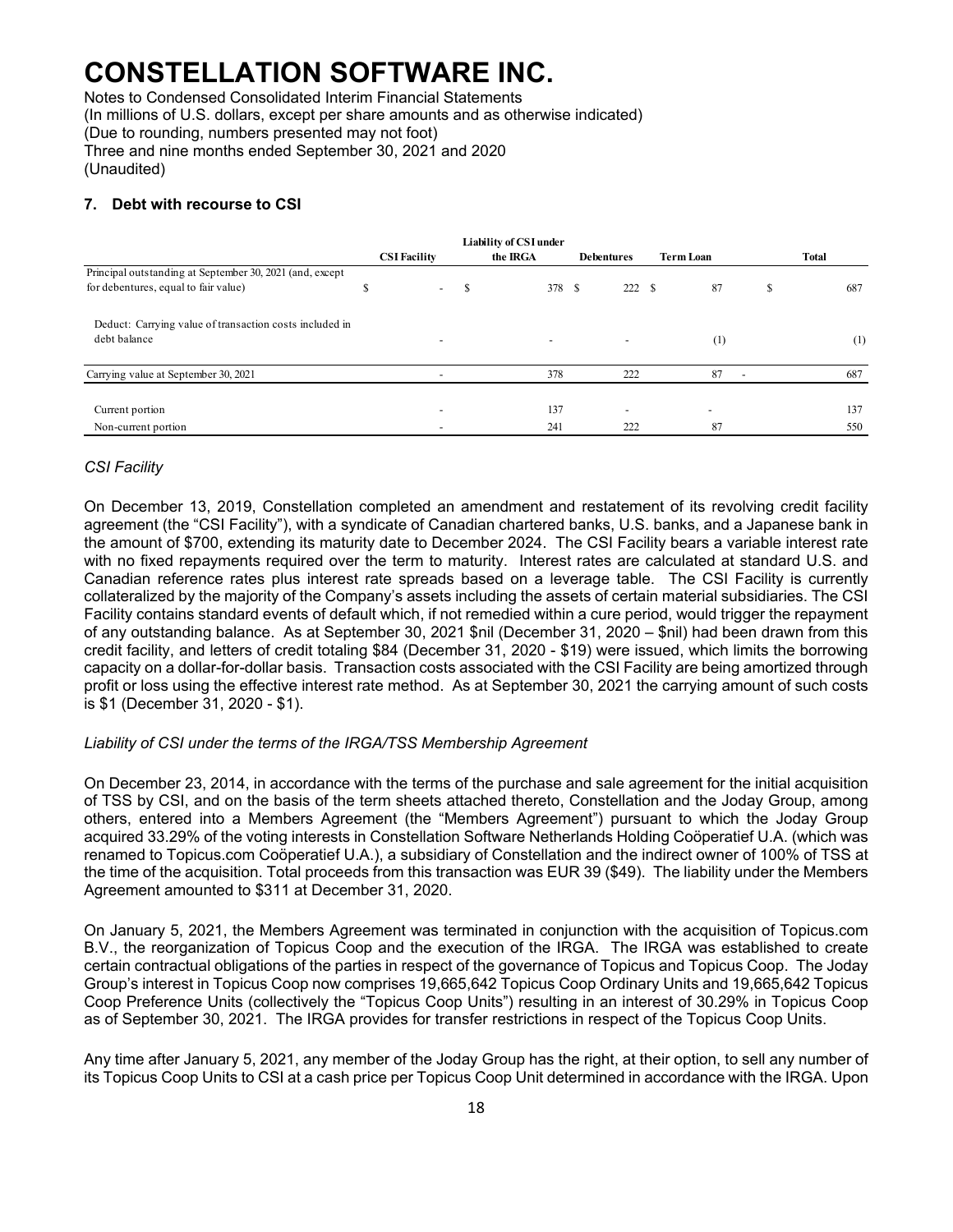Notes to Condensed Consolidated Interim Financial Statements (In millions of U.S. dollars, except per share amounts and as otherwise indicated) (Due to rounding, numbers presented may not foot) Three and nine months ended September 30, 2021 and 2020 (Unaudited)

the exercise of such option by a member of the Joday Group, CSI will be obligated to purchase 33.33% of such Topicus Coop Units within 30 days, and an additional 33.33% on each of the first and the second anniversary of such initial purchase. Notwithstanding the foregoing, CSI can offer Topicus the right to purchase such Topicus Coop Units in lieu of CSI.

In the event of a change of control of CSI, any member of the Joday Group has the right, at their option, to sell all of its Topicus Coop Units to CSI at a cash price per Topicus Coop Unit determined in accordance with the IRGA. Upon the exercise of such option by a member of the Joday Group, CSI will be obligated to purchase all such Topicus Coop Units. Notwithstanding the foregoing, CSI can offer Topicus the right to purchase such Topicus Coop Units in lieu of CSI.

If CSI reduces its economic interest in Topicus by a sale or transfer of its economic interest (and not due to any additional issuance of any shares or equity by Topicus) by more than one-third (calculated on a fully converted basis in accordance with the IRGA), any member of the Joday Group has the right, at their option, to sell to CSI one-third of its Topicus Coop Units at a cash price per Topicus Coop Unit determined in accordance with the IRGA. Upon the exercise of such put option by a member of the Joday Group, CSI will be obligated to purchase all such put Topicus Coop Units. Notwithstanding the foregoing, CSI can offer Topicus the right to purchase such Topicus Coop Units in lieu of CSI. Any member of the Joday Group has a similar right to sell one-half or all of its remaining Topicus Coop Units, respectively, at its option, if CSI further reduces its remaining fully-diluted economic interest in Topicus by a sale or transfer of its economic interest by one-half and again if CSI sells its entire remaining economic interest in Topicus.

All of the Topicus Coop Ordinary Units and Topicus Coop Preference Units held by the Joday Group and Ijssel B.V. (collectively, the "Topicus Coop Exchangeable Units") are exchangeable, directly or indirectly, for Topicus Subordinate Voting Shares. All of the above rights of members of the Joday Group apply to any Topicus Subordinate Voting Shares issued on an exchange of Topicus Coop Exchangeable Units.

At any time after December 31, 2023, CSI has the right, at its option, to buy all of the Topicus Coop Units and shares of Topicus held by certain members of the Joday Group (excluding Joday) at a cash price per Topicus Coop Unit (or share of Topicus, as applicable) determined in accordance with the IRGA. After December 31, 2043, CSI has the same right to buy all of the Topicus Coop Units and shares of Topicus held by the remaining members of the Joday Group, including Joday.

In addition, if certain individuals affiliated with Joday are terminated from their employment with Topicus Coop or an affiliate thereof for urgent cause (as defined in the Dutch Civil Code), CSI has the right, at its option, to buy all of Topicus Coop Units held by such individuals at a cash price per Topicus Coop Unit determined in accordance with the IRGA.

The Company has continued to classify the above obligations of CSI under the terms of the IRGA as a liability. The main valuation driver in such calculation is the maintenance and other recurring revenue of Topicus. Maintenance and recurring revenue of Topicus for the trailing twelve months on a pro-forma basis determined at the end of the current reporting period was used as the basis for valuing the interests at each redemption date. Any increase or decrease in the value of such liability is recorded as an expense or income in the consolidated statements of income (loss) for the period. In conjunction with the termination of the Members Agreement and the execution of the IRGA, the Company recognized an expense of \$19 as the formula associated with the calculation of the obligation has changed from the use of actual trailing twelve months maintenance and other recurring revenue of Topicus to a calculation which includes the revenue increase from acquired companies on a pro-forma basis.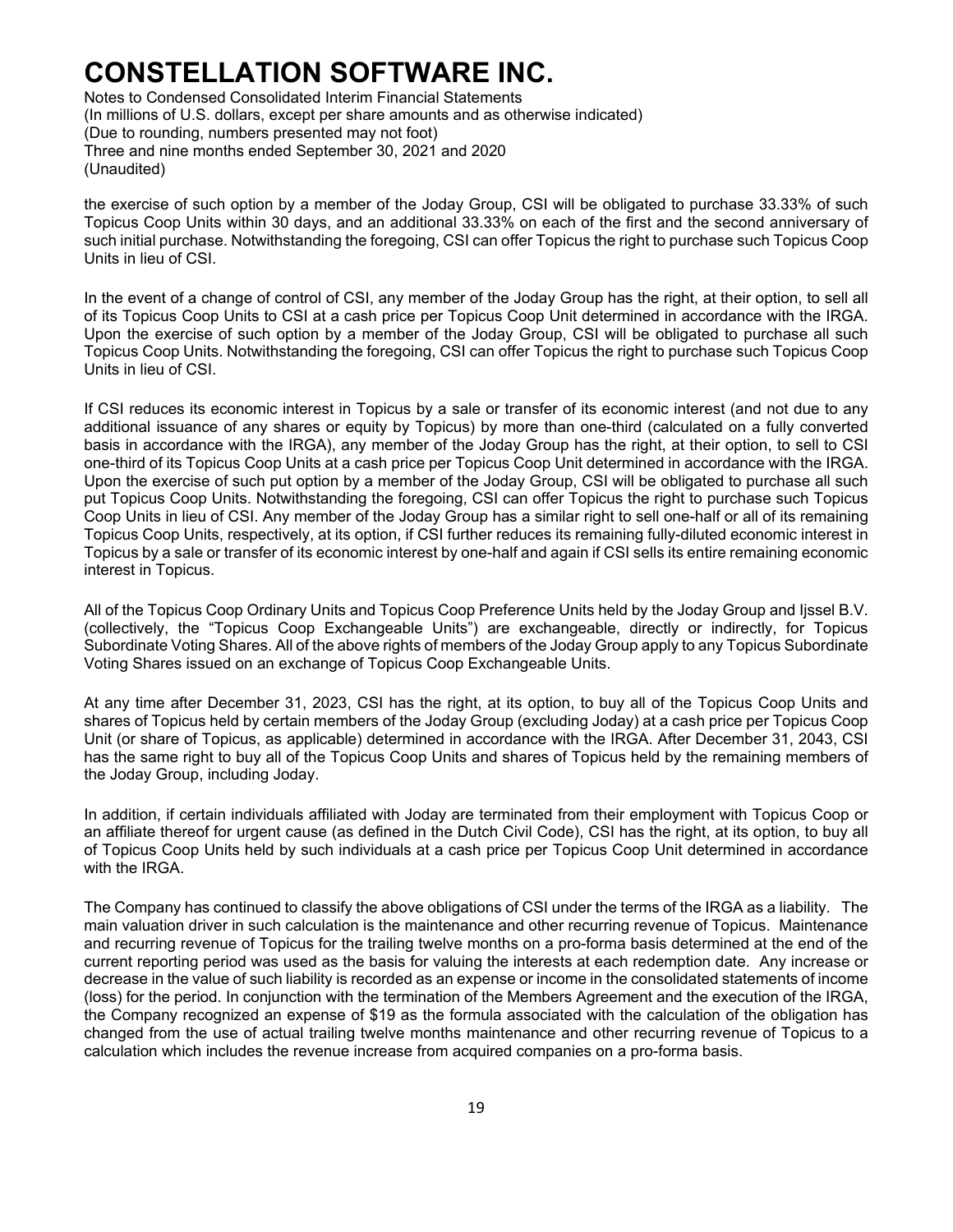Notes to Condensed Consolidated Interim Financial Statements (In millions of U.S. dollars, except per share amounts and as otherwise indicated) (Due to rounding, numbers presented may not foot) Three and nine months ended September 30, 2021 and 2020 (Unaudited)

During the periods ended September 30, 2021 and December 31, 2020, no options were exercised. During the period, a distribution in the amount of \$22 was paid to the Joday Group.

#### *Debentures*

On October 1, 2014 and November 19, 2014, the Company issued debentures with a total principal value of C\$96 for total proceeds of C\$91. On September 30, 2015, the Company issued another tranche of debentures (collectively with the 2014 issuances called the "Debentures") with a total principal value of C\$186 for total proceeds of C\$214.

The Debentures have a maturity date of March 31, 2040 (the "Maturity Date").

The interest rate from and including:

- March 31, 2019 but excluding March 31, 2020 was 8.8%
- March 31, 2020 but excluding March 31, 2021 was 8.4%
- March 31, 2021 but excluding March 31, 2022 is 7.2%

Subsequent from and including March 31, 2022 to but excluding the Maturity Date, the interest rate applicable to the Debentures will be reset on an annual basis on March 31 of each year, at a rate equal to the annual average percentage change in the All-items Consumer Price Index during the 12-month period ending on December 31 in the prior year (which amount may be positive or negative) plus 6.5%. Notwithstanding the foregoing, the interest rate applicable to the debentures will not be less than 0%. The Company may, subject to certain approvals, elect the Payment in Kind election ("PIK Election"), in lieu of paying interest in cash, to satisfy all or any portion of its interest obligation payable on an interest payment date by issuing to each Debenture holder PIK Debentures equal to the amount of the interest obligation to be satisfied. The PIK Debentures will have the same terms and conditions as the Debentures and will form part of the principal amount of the Debentures. If, on any interest payment date, the Company fails to pay the amount of interest owing on the Debentures in full in cash, the Company will not (A) declare or pay dividends of any kind on the Common Shares, nor (B) participate in any share buyback or redemption involving the Common Shares, until the date on which the Company pays such interest (or the unpaid portion thereof) in cash to holders of the Debentures; however, where the Company has issued PIK Debentures in respect of all or a portion of the amount of interest owing on the Debentures on an interest payment date, the Company may resume declaring or paying dividends of any kind on the Common Shares and participating in any share buyback or redemption involving the Common Shares beginning on the next earlier of (i) the interest payment date of which the Company pays the amount of interest owing on the Debentures in full in cash and (ii) the date on which the Company repays all amounts owing under the PIK Debenture. All payments in respect of the Debentures will be subordinated in right of payment to the prior payment in full of all senior indebtedness of the Company.

The Debentures will be redeemable in certain circumstances at the option of the Company or the holder. During the period beginning on March 16 and ending on March 31 of each year, the Company will have the right, at its option, to give notice to holders of Debentures of its intention to redeem the Debentures, in whole or in part, on March 31 in the year that is five years following the year in which notice is given, at a price equal to the principal amount thereof plus accrued and unpaid interest up to but excluding the date fixed for redemption. During the period beginning on March 1 and ending on March 15 of each year, holders of Debentures will also have the right, at their option, to give notice to the Company of their intention to require the Company to repurchase (or to "put") the Debentures, in whole or in part, on March 31 in the year that is five years following the year in which notice is given, at a price equal to the principal amount thereof plus accrued and unpaid interest up to but excluding the date fixed for repurchase.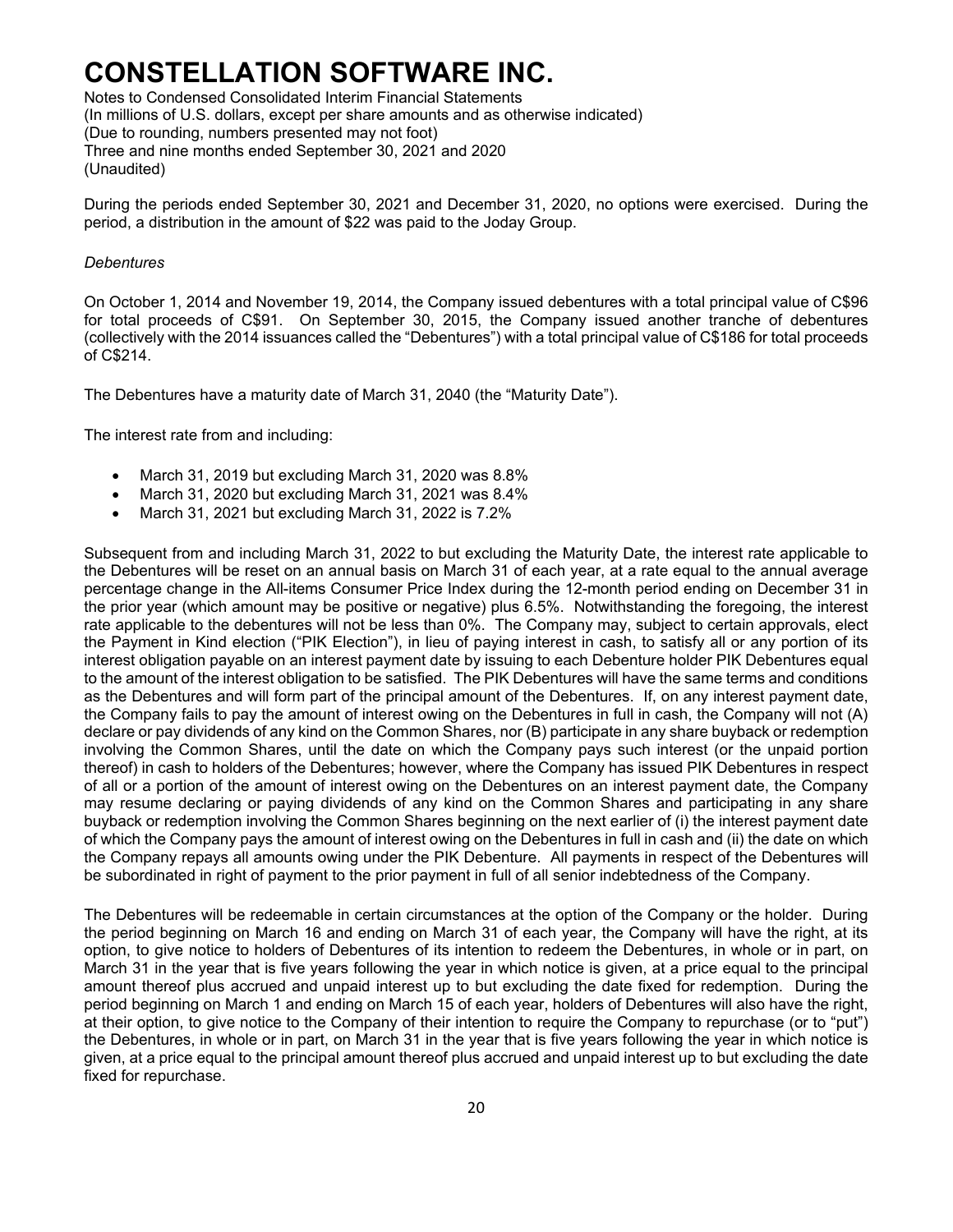Notes to Condensed Consolidated Interim Financial Statements (In millions of U.S. dollars, except per share amounts and as otherwise indicated) (Due to rounding, numbers presented may not foot) Three and nine months ended September 30, 2021 and 2020 (Unaudited)

During the periods ended September 30, 2021 and December 31, 2020, no notices for redemption of the Debentures were received or given by the Company.

The fair value of the debentures as at September 30, 2021 was \$301 (December 31, 2020 - \$284).

### *Term Loan*

One of CSI's subsidiaries has entered into a GBP 65 term debt facility with a financial institution for which CSI has guaranteed the debt. The facility bears a fixed rate of interest. The term loan contains events of default that, if not remedied, allow the loan note holder to require repayment of the loan principal and interest. The loan is due in 2028.

### **8. Debt without recourse to CSI**

Certain of CSI's subsidiaries have entered into term debt facilities and revolving credit facilities with various financial institutions. CSI does not guarantee the debt of these subsidiaries, nor are there any cross-guarantees between subsidiaries. The credit facilities are collateralized by substantially all of the assets of the borrowing entity and its subsidiaries. The credit facilities typically bear interest at a rate calculated using an interest rate index plus a margin. The financing arrangements for each subsidiary typically contain certain restrictive covenants, which may include limitations or prohibitions on additional indebtedness, payment of cash dividends, redemption of capital, capital spending, making of acquisitions and sales of assets. In addition, certain financial covenants must be met by those subsidiaries that have outstanding debt.

Debt without recourse to CSI comprises the following:

|                                                                       | <b>Revolving Credit Facilities</b> | <b>Term Debt Facilities</b> | <b>Total</b> |
|-----------------------------------------------------------------------|------------------------------------|-----------------------------|--------------|
| Principal outstanding at September 30, 2021 (and equal to fair value) | 46 \$                              | 341                         | 387          |
| Deduct: Carrying value of transaction costs included in debt balance  | (0)                                | (8)                         | (9)          |
| Carrying value at September 30, 2021                                  | 46                                 | 333                         | 378          |
| Current portion                                                       | 46                                 | 8                           | 54           |
| Non-current portion                                                   |                                    | 325                         | 325          |

The annual minimum repayment requirements for the term facilities without recourse to CSI are as follows: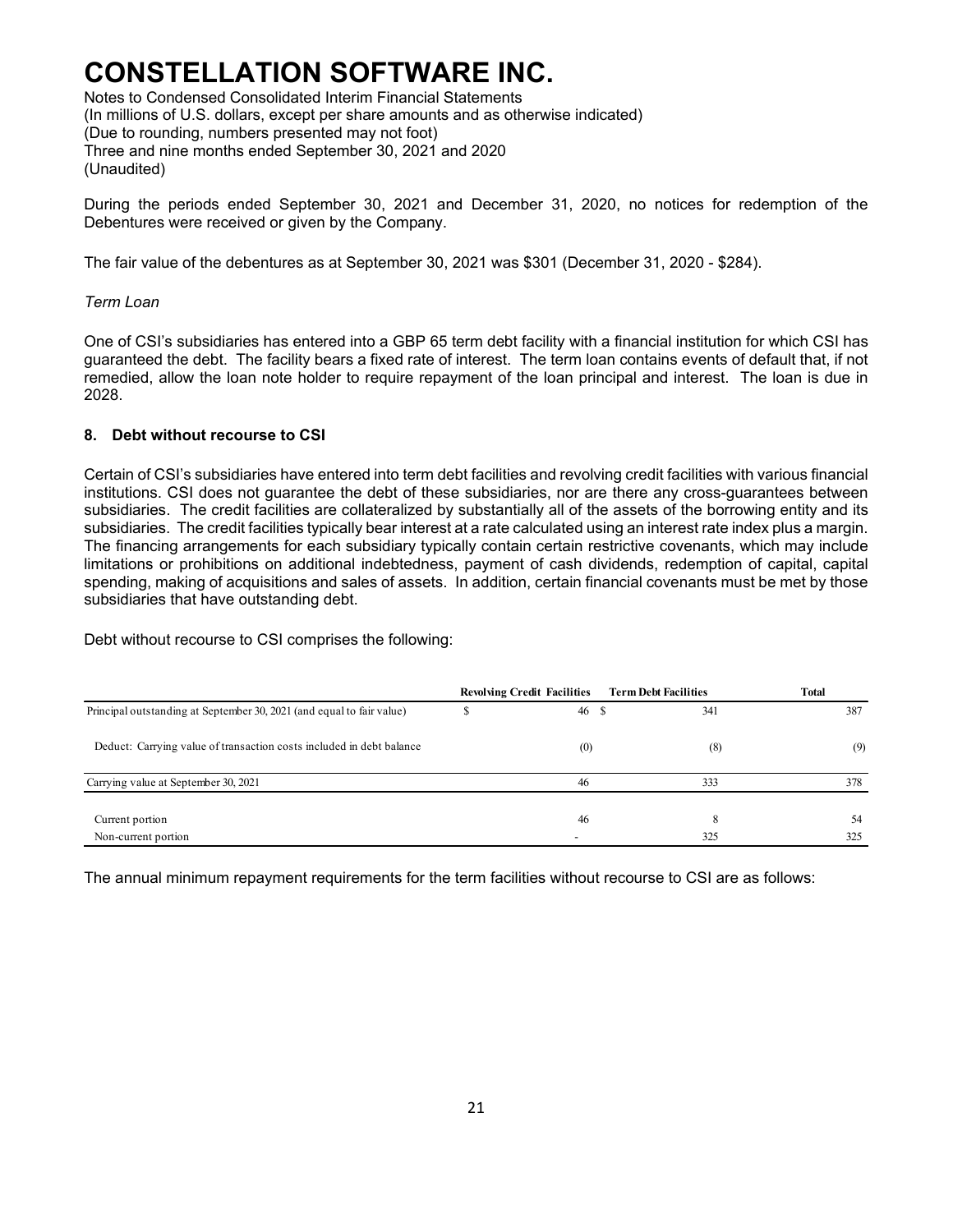Notes to Condensed Consolidated Interim Financial Statements (In millions of U.S. dollars, except per share amounts and as otherwise indicated) (Due to rounding, numbers presented may not foot) Three and nine months ended September 30, 2021 and 2020 (Unaudited)

| Year | <b>Term Debt Facilities</b> |
|------|-----------------------------|
| 2021 | 3                           |
| 2022 | 7                           |
| 2023 | 21                          |
| 2024 | 5                           |
| 2025 | 173                         |
| 2026 | 61                          |
| 2027 | 1                           |
| 2028 | 70                          |
| 2029 |                             |
| 2030 | 0                           |
|      |                             |
|      | 341                         |

#### **9. Redeemable Preferred Securities**

In conjunction with the acquisition of Topicus.com B.V., Topicus Coop issued 5,842,882 Topicus Coop Preference Units to Ijssel B.V. The Topicus Coop Preference Units are non-voting and prior to the Notification of Conversion were redeemable at the option of the holder for a redemption price of approximately EUR 19.06 per unit. The redemption price would either be settled in cash or through the issuance of a variable number of Topicus Coop Ordinary Units. The number of Topicus Coop Ordinary Units would be determined based on the terms of the Topicus Coop Preference Units. The Topicus Coop Preference Units are convertible into Topicus Coop Ordinary Units (note 18) at a conversion ratio of 1:1. The Topicus Coop Preference Unit holders will also be entitled to a fixed annual cumulative dividend of 5% per annum on the initial Topicus Coop Preference Unit value of approximately EUR 19.06 per unit.

The fair value of the Topicus Coop Preference Units owned by Ijssel B.V. at issuance was \$136 and was classified as a liability. The Company determined that the conversion option associated with the Topicus Coop Preference Units did not result in a fixed amount of cash being exchanged for a fixed amount of units (i.e. the conversion option does not meet the "fixed for fixed" requirement). As a result, the Topicus Coop Preference Units had been recorded at fair value at the end of each reporting period up to the Notification of Conversion date. The change in fair value of the Topicus Coop Preference Units owned by Ijssel B.V. was recorded as a redeemable preferred securities expense (income) in the condensed consolidated interim statements of income (loss) up to the Notification of Conversion date.

During the three months ended June 30, 2021, the Topicus Coop Preference Units reached the Mandatory Conversion Moment (see below). As a result of reaching the Mandatory Conversion Moment, the Topicus Coop Preference Unit holders notified Topicus that they were electing to convert their Topicus Coop Preference Units into Topicus Coop Ordinary Units, which conversion would become effective on February 1, 2022 ("Notification of Conversion"). On the date that Topicus received the Notification of Conversion from the Topicus Coop Preference Unit holders, the Topicus Coop Preference Units were re-classified from a liability to equity (non-controlling interest) because the Topicus Coop Preference Units were no longer redeemable for cash or through the issuance of Topicus Coop Ordinary Units of equal value, or any combination thereof. Following receipt of the Notification of Conversion, the holders of the Topicus Coop Preference Units are required to convert their Topicus Coop Preference Units to Topicus Coop Ordinary Units on February 1, 2022, however, they may choose to convert prior to February 1, 2022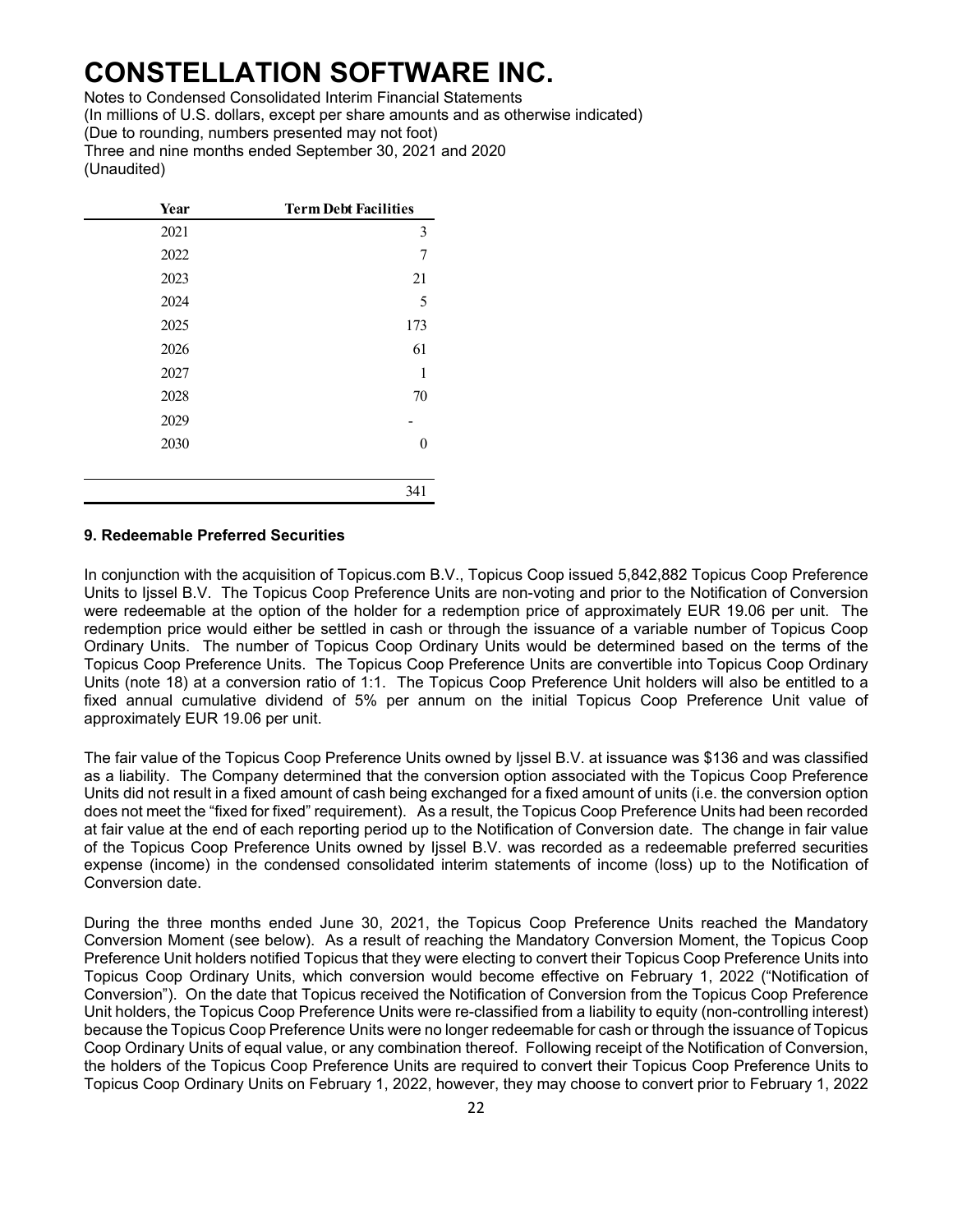Notes to Condensed Consolidated Interim Financial Statements (In millions of U.S. dollars, except per share amounts and as otherwise indicated) (Due to rounding, numbers presented may not foot) Three and nine months ended September 30, 2021 and 2020 (Unaudited)

pursuant to the Topicus Coop Preference Unit Conversion Right (as defined below). On the Notification of Conversion date, the Company also accrued the expected dividend to be paid relating to the period from the Notification of Conversion date to the expected conversion date of February 1, 2022. The dividend to be paid relating to this period has been recorded directly in equity (non-controlling interest).

Further descriptions of the significant terms and conditions of these Topicus Coop Preference Units are described below. The terms and conditions of the Topicus Coop Preference Units should be read in conjunction with the terms and conditions of the Topicus Preferred Shares held by CSI in Topicus (note 1).

#### *Conversion*

Holders of the Topicus Coop Preference Units are entitled to convert some or all of their Topicus Coop Preference Units into Topicus Coop Ordinary Units on a one for one basis at any time (the "Topicus Coop Preference Unit Conversion Right"). Pursuant to the terms of the IRGA and the exchange agreement entered into among Topicus, Topicus Coop, the Joday Group and Ijssel B.V. (the "Exchange Agreement"), the portion of the Topicus Coop Preference Units which constitute Topicus Coop Exchangeable Units are indirectly exchangeable for Topicus Subordinate Voting Shares.

Upon the exercise of the Topicus Coop Preference Unit Conversion Right, the holders of the Topicus Coop Preference Units will be entitled to receive all accrued but unpaid dividends accruing to the day before the conversion date. Pursuant to the terms of the IRGA, the board of directors of Topicus Coop will make a determination as to whether Topicus Coop has sufficient cash on hand to satisfy the payment of any accrued but unpaid dividends on the Topicus Coop Preference Units in cash. If the board of directors of Topicus Coop determines that Topicus Coop does not have sufficient cash on hand, the accrued but unpaid dividends will be satisfied by the issuance of Topicus Coop Ordinary Units of equal value, based on the terms of the Topicus Coop Preference Units.

Holders of Topicus Coop Preference Units are entitled to exercise their Topicus Coop Preference Unit Conversion Right, and either continue to hold Topicus Coop Ordinary Units, or, pursuant to the terms of the IRGA and the Exchange Agreement, the portion of Topicus Coop Ordinary Units which constitute Topicus Coop Exchangeable Units can be exchanged for Topicus Subordinate Voting Shares.

#### *Redemption at the Option of the Holder*

Prior to the Notification of Conversion, upon the exercise by Topicus Coop of the Topicus Coop Call Right (as defined below), or the exercise of the Topicus Coop Preference Unit Retraction Right (as defined below), holders of the Topicus Coop Preference Units had a right that mirrored the Topicus Preferred Share Call Price Right (but at the Topicus Coop level) (the "Topicus Coop Preference Unit Call Price Right"), and was subject to substantially the same terms and restrictions as applied to the Topicus Preferred Share Call Price Right (but at the Topicus Coop level). As the Topicus Coop Preference Unit Call Price Right occurred at the Topicus Coop level, the holders of the Topicus Coop Preference Units would have received Topicus Coop Ordinary Units, and not Topicus Subordinate Voting Shares, in connection with the exercise of this right. Subsequent to the Notification of Conversion, the Topicus Coop Preference Units are no longer redeemable.

Prior to the Notification of Conversion, the "Topicus Coop Preference Unit Retraction Right" provided that (i) at any time until July 5, 2021, CSI would have had the right (but not the obligation) to sell all of its Topicus Preferred Shares to Topicus and exercise the Topicus Preferred Share Call Price Right, in which case, the holders of the Topicus Coop Preference Units would have been entitled to sell all of their Topicus Coop Preference Units to Topicus Coop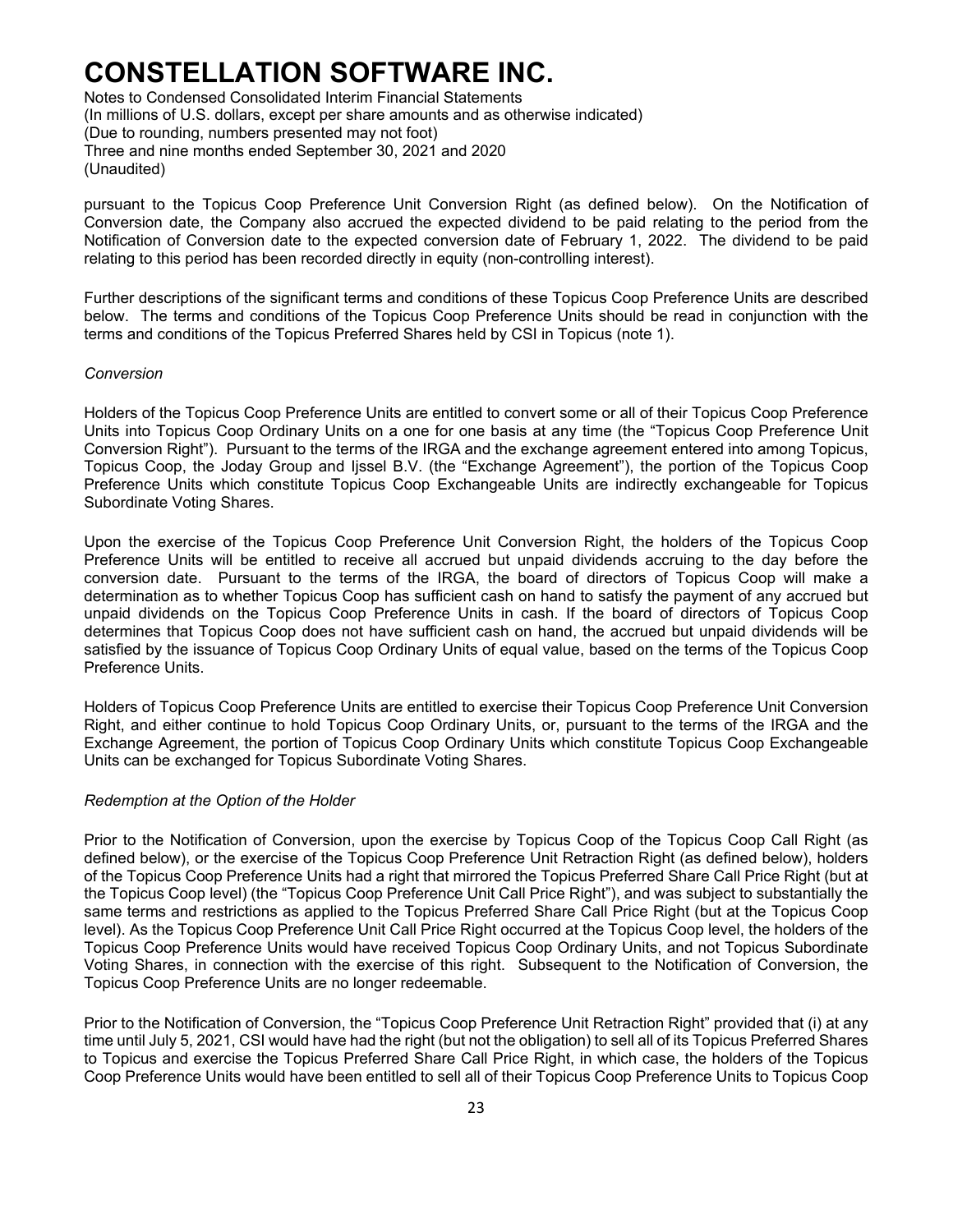Notes to Condensed Consolidated Interim Financial Statements (In millions of U.S. dollars, except per share amounts and as otherwise indicated) (Due to rounding, numbers presented may not foot) Three and nine months ended September 30, 2021 and 2020 (Unaudited)

and exercise the Topicus Coop Preference Units Call Price Right, and (ii) at any time after July 5, 2021, holders representing 95% of the Preferred Securities (excluding any Topicus Coop Preference Units held by Topicus) would have had the right (but not the obligation) to entitle the holders of the Topicus Coop Preference Units to sell all of their Topicus Coop Preference Units to Topicus Coop and exercise the Topicus Coop Preference Unit Call Price Right. Subsequent to the Notification of Conversion, the Topicus Coop Preference Units are no longer retractable.

Prior to the Notification of Conversion, holders of the Topicus Coop Preference Units had a redemption right that mirrored the Topicus Preferred Share Put Right (but at the Topicus Coop level), and was subject to substantially the same terms and restrictions that applied to the Topicus Preferred Share Put Right (but at the Topicus Coop level). Subsequent to the Notification of Conversion, the Topicus Coop Preference Units are no longer redeemable.

### *Redemption at the Option of Topicus Coop*

Prior to the Notification of Conversion, Topicus Coop had a redemption right in respect of the Topicus Coop Preference Units that mirrored the Topicus Mandatory Conversion Moment Call Right (but at the Topicus Coop level) and was subject to substantially the same terms and restrictions that applied to the Topicus Mandatory Conversion Moment Call Right (but at the Topicus Coop level). This right could only be exercised by Topicus Coop if Topicus exercised the Topicus Mandatory Conversion Moment Call Right. Subsequent to the Notification of Conversion, the Topicus Coop Preference Units are no longer redeemable.

Prior to the Notification of Conversion, Topicus Coop had a redemption right in respect of the Topicus Coop Preference Units that mirrored the Topicus Call Right (but at the Topicus Coop level), and which was subject to substantially the same terms and restrictions that apply to the Topicus Call Right (but at the Topicus Coop level) (the "Topicus Coop Call Right"). The Topicus Coop Call Right could only be exercised by Topicus Coop if Topicus exercised the Topicus Call Right concurrently. Subsequent to the Notification of Conversion, the Topicus Coop Preference Units are no longer redeemable.

### **10. Provisions**

| At January 1, 2021                                     |   | 20               |
|--------------------------------------------------------|---|------------------|
| Reversal                                               |   | (2)              |
| Provisions recorded during the period                  |   | 11               |
| Provisions used during the period                      |   | (7)              |
| Effect of movements in foreign exchange and other      |   | $\left(1\right)$ |
| At September 30, 2021                                  | S |                  |
|                                                        |   |                  |
| Provisions classified as current liabilities           |   |                  |
| Provisions classified as other non-current liabilities |   |                  |

The provisions balance is comprised of various individual provisions for onerous contracts and other estimated liabilities of the Company of uncertain timing or amount.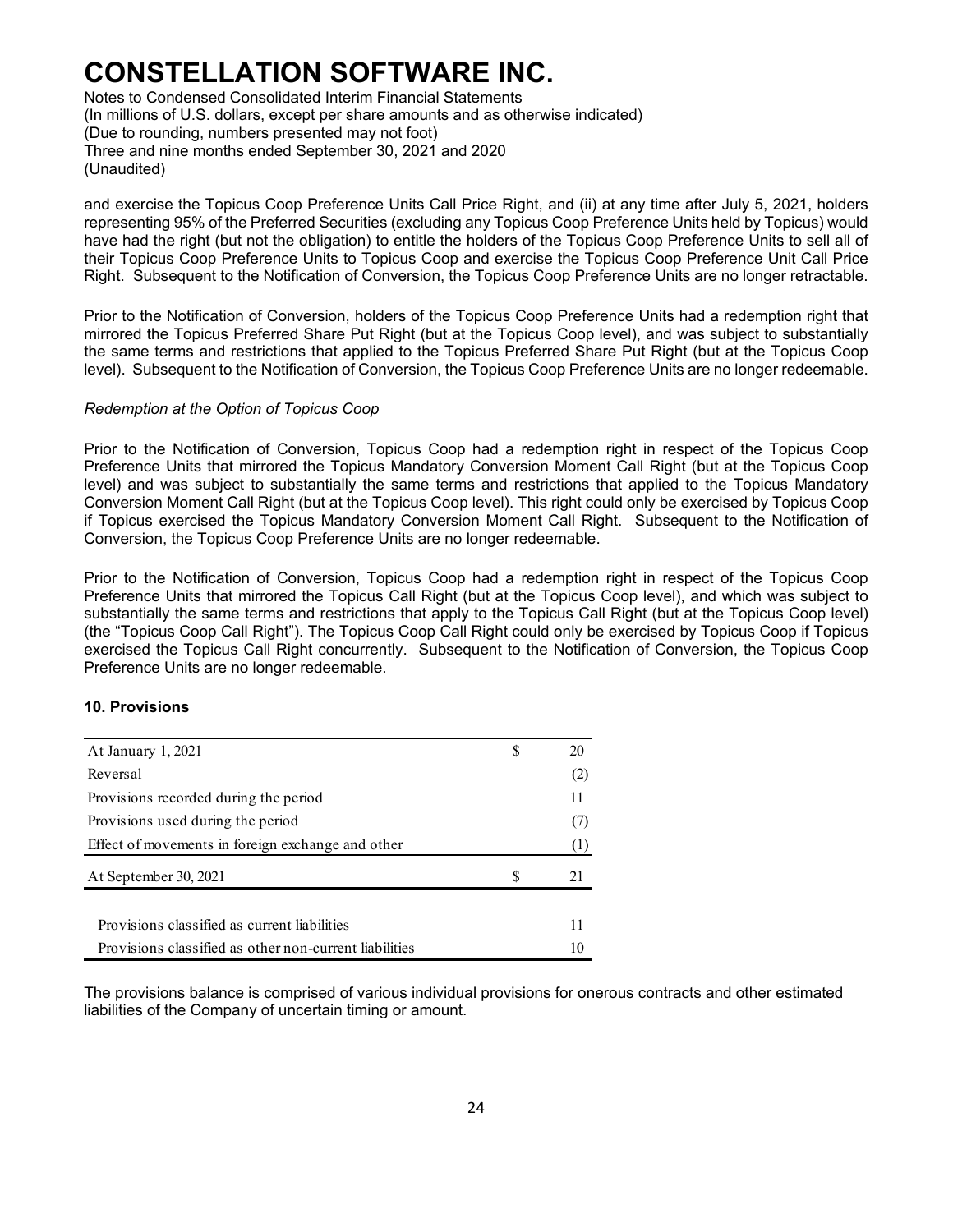Notes to Condensed Consolidated Interim Financial Statements (In millions of U.S. dollars, except per share amounts and as otherwise indicated) (Due to rounding, numbers presented may not foot) Three and nine months ended September 30, 2021 and 2020 (Unaudited)

### **11. Income taxes**

Income tax expense is recognized based on management's best estimate of the actual income tax rate for the interim period applied to the pre-tax income of the interim period for each entity in the consolidated group. As a result of foreign exchange fluctuations, acquisitions and ongoing changes due to intercompany transactions amongst entities operating in different jurisdictions, the Company has determined that a reasonable estimate of a weighted average annual tax rate cannot be determined on a consolidated basis. The Company's consolidated effective tax rate in respect of continuing operations for the three and nine months ended September 30, 2021 was 35% and 87% (27% and 31% for the three and nine months ended September 30, 2020). The 2021 year to date effective tax rate is impacted by the redeemable preferred securities expense, which is not deductible for tax purposes.

Constellation is subject to tax audits in the countries in which the Company does business globally. These tax audits could result in additional tax expense in future periods relating to historical filings. Reviews by tax authorities generally focus on, but are not limited to, the validity of the Company's intercompany transactions, including financing and transfer pricing policies which generally involve subjective areas of taxation and a significant degree of judgment. If any of these tax authorities are successful with their challenges, the Company's income tax expense may be adversely affected and Constellation could also be subject to interest and penalty charges.

### **12. Capital and other components of equity**

|                    | <b>Common Shares</b> |     |        |  |  |  |  |
|--------------------|----------------------|-----|--------|--|--|--|--|
|                    | Number               |     | Amount |  |  |  |  |
|                    |                      |     |        |  |  |  |  |
| September 30, 2021 | 21,191,530           | - S | 99     |  |  |  |  |
| December 31, 2020  | 21,191,530           | - S | 99     |  |  |  |  |

### *Dividends and other distributions to shareholders*

During the three months ended March 31, 2021, the Company declared a \$1.00 per share dividend to all common shareholders of record at close of business on March 16, 2021. The dividend declared in the quarter ended March 31, 2021 representing \$21 was paid and settled on April 9, 2021. During the three months ended June 30, 2021, the Company declared a \$1.00 per share dividend to all common shareholders of record at close of business on June 19, 2021. The dividend declared in the quarter ended June 30, 2021 representing \$21 was paid and settled on July 10, 2021. During the three months ended September 30, 2021, the Company declared a \$1.00 per share dividend to all common shareholders of record at close of business on September 17, 2021. The dividend declared in the quarter ended September 30, 2021 representing \$21 was paid and settled on October 8, 2021.

A dividend of \$1.00 per share representing \$21 was accrued as at December 31, 2020 and subsequently paid and settled on January 11, 2021.

On December 18, 2020, the Company declared a special dividend pursuant to which all common shareholders of record on December 28, 2020 of the Company were entitled to receive, by way of a dividend-in-kind, 1.859817814 Topicus Subordinate Voting Shares for each Constellation Software Inc. share held. The dividend was distributed on January 4, 2021.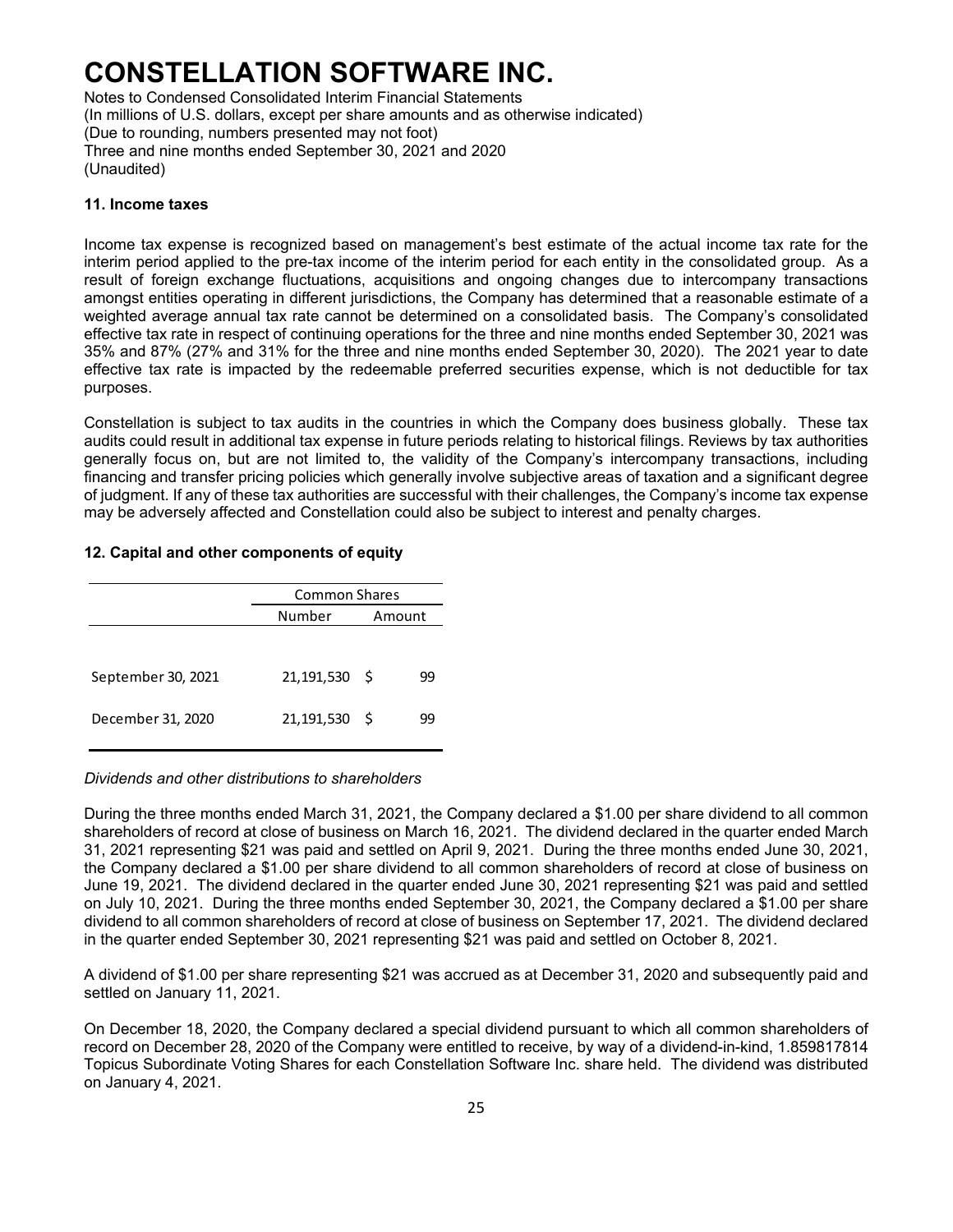Notes to Condensed Consolidated Interim Financial Statements

(In millions of U.S. dollars, except per share amounts and as otherwise indicated)

(Due to rounding, numbers presented may not foot)

Three and nine months ended September 30, 2021 and 2020 (Unaudited)

### **13. Finance and other expense (income) and finance costs**

|                                                                                  | Three months ended September 30, |                     | Nine months ended September 30, |    |           |          |
|----------------------------------------------------------------------------------|----------------------------------|---------------------|---------------------------------|----|-----------|----------|
|                                                                                  |                                  | 2021                | 2020                            |    | 2021      | 2020     |
| Interest income on cash                                                          | \$                               | $(1)$ \$            | (0)                             | \$ | (2)<br>\$ | (1)      |
| (Increase) decrease in the fair value of equity securities held for trading      |                                  | (1)                 | (2)                             |    | (3)       | $\theta$ |
| Share in net (income) loss of equity investee                                    |                                  | (1)                 | $\Omega$                        |    | (0)       | $\theta$ |
| Finance and other income                                                         |                                  | (2)                 | (0)                             |    | (3)       | (4)      |
| Finance and other expense (income)                                               | \$                               | $(4)$ \$            | (2)                             | \$ | $(9)$ \$  | (4)      |
| Interest expense on debt and debentures                                          | \$                               | 12<br><sup>\$</sup> | 8                               | S  | 33<br>-S  | 23       |
| Interest expense on lease obligations                                            |                                  | $\overline{c}$      | $\overline{2}$                  |    | 7         | 6        |
| Amortization of debt related transaction costs                                   |                                  |                     | $\Omega$                        |    |           |          |
| Amortization of debenture discount (premium) and associated rights offering, net |                                  |                     | (1)                             |    | (1)       | (3)      |
| Other finance costs                                                              |                                  | 4                   | 3                               |    | 10        | 6        |
| Finance costs                                                                    | S                                | 18<br>- \$          | 13                              | S  | 50<br>-S  | 34       |

### **14. Earnings per share**

### *Basic and diluted earnings per share*

|                                                       |    | Three months ended September 30, |     |            |    | Nine months ended September 30, |     |            |  |  |
|-------------------------------------------------------|----|----------------------------------|-----|------------|----|---------------------------------|-----|------------|--|--|
|                                                       |    | 2021                             |     | 2020       |    | 2021                            |     | 2020       |  |  |
| Numerator:                                            |    |                                  |     |            |    |                                 |     |            |  |  |
| Net income attributable to common shareholders of CSI | \$ | 107                              | - S | 122        | S  | 186 S                           |     | 288        |  |  |
| Denominator:                                          |    |                                  |     |            |    |                                 |     |            |  |  |
| Basic and diluted shares outstanding                  |    | 21,191,530                       |     | 21,191,530 |    | 21, 191, 530                    |     | 21,191,530 |  |  |
| Earnings per share                                    |    |                                  |     |            |    |                                 |     |            |  |  |
| Basic and diluted                                     | S  | 5.04                             | - S | 5.76       | \$ | 8.79                            | - 8 | 13.58      |  |  |

### **15. Financial instruments**

#### *Fair values versus carrying amounts*

The carrying values of cash, accounts receivable, accounts payable, accrued liabilities, dividends payable, income taxes payable, the majority of acquisition holdbacks, and the CSI Facility, approximate their fair values due to the short-term nature of these instruments. The carrying value of the debt without recourse to CSI and the Term Loan approximate their fair values as the debt is subject to market interest rates. The carrying value of the IRGA liability approximates fair value.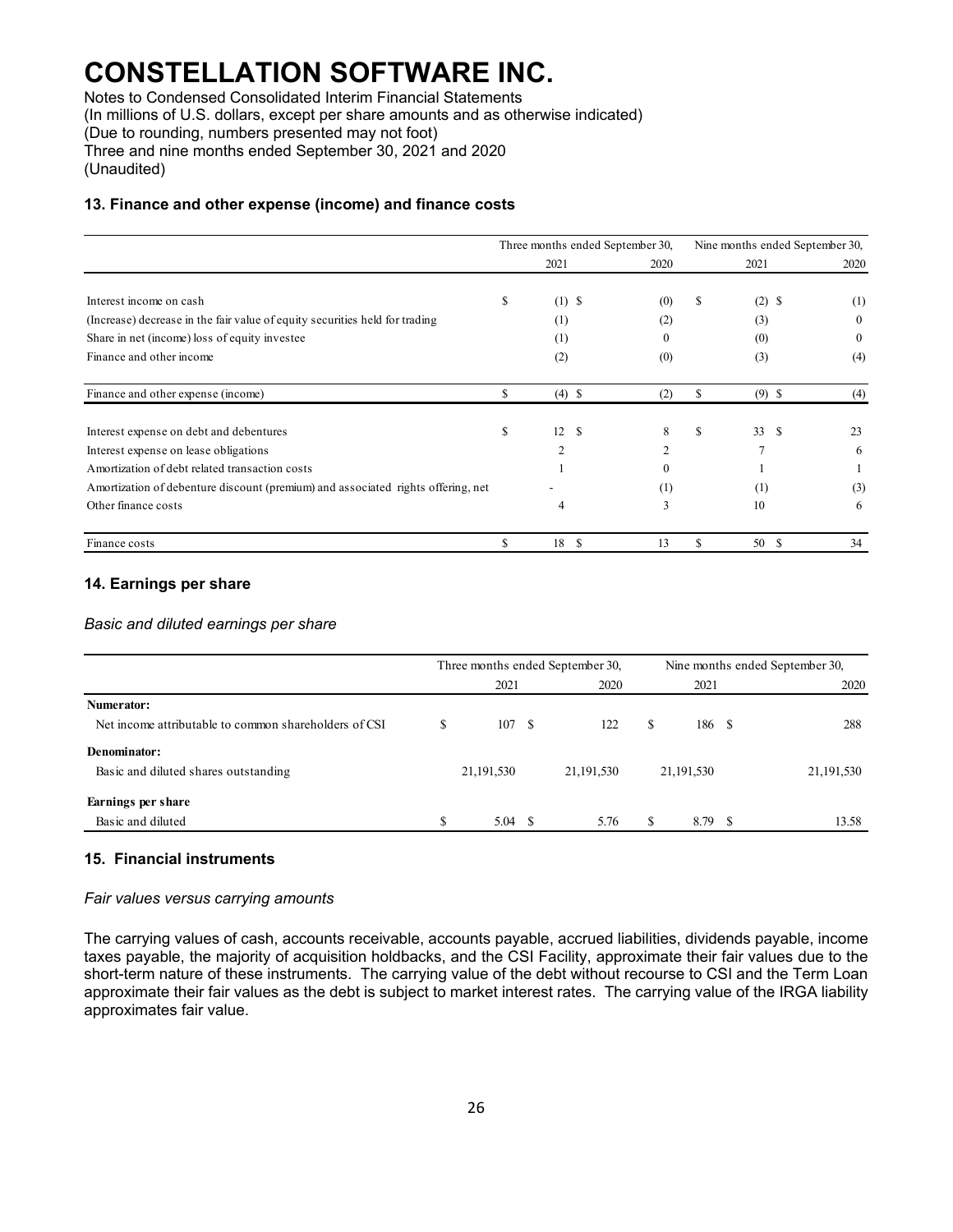Notes to Condensed Consolidated Interim Financial Statements (In millions of U.S. dollars, except per share amounts and as otherwise indicated) (Due to rounding, numbers presented may not foot) Three and nine months ended September 30, 2021 and 2020 (Unaudited)

### *Fair value hierarchy*

The table below analyzes financial instruments carried at fair value, by valuation method.

- level 1 inputs are quoted prices (unadjusted) in active markets for identical assets or liabilities;
- level 2 inputs are inputs other than quoted prices included in level 1 that are observable for the asset or liability either directly (i.e. prices) or indirectly (i.e. derived from prices); and
- level 3 inputs are inputs for the asset or liability that are not based on observable market data (i.e. unobservable inputs).

In the table below, the Company has segregated all financial assets and liabilities that are measured at fair value into the most appropriate level within the fair value hierarchy based on the inputs used to determine the fair value at the measurement date.

Financial assets and financial liabilities measured at fair value as at September 30, 2021 and December 31, 2020 in the condensed consolidated interim financial statements are summarized below. The Company has no additional financial liabilities measured at fair value after initial recognition other than those recognized in connection with business combinations and the Redeemable preferred securities.

|                                    |   | September 30, 2021       |      |                          |              |         | December 31, 2020 |              |    |                          |               |                |              |         |      |                |
|------------------------------------|---|--------------------------|------|--------------------------|--------------|---------|-------------------|--------------|----|--------------------------|---------------|----------------|--------------|---------|------|----------------|
|                                    |   | Level 1                  |      | Level 2                  |              | Level 3 |                   | <b>Total</b> |    | Level 1                  |               | Level 2        |              | Level 3 |      | <b>Total</b>   |
| Assets:                            |   |                          |      |                          |              |         |                   |              |    |                          |               |                |              |         |      |                |
| Equity securities held for trading |   | 19                       | - \$ | $\sim$                   | -S           | $\sim$  | S                 | 19           | S. |                          | 9 \$          | ٠              | -S           |         | S    | 9              |
|                                    |   | 19                       |      | $\overline{\phantom{a}}$ |              |         |                   | 19           |    | 9                        |               | $\blacksquare$ |              |         |      | 9              |
| Liabilities:                       |   |                          |      |                          |              |         |                   |              |    |                          |               |                |              |         |      |                |
| Redeemable preferred securities    | S |                          | S    | $\sim$                   | $\mathbb{S}$ |         | 7S                |              | \$ | $\overline{\phantom{a}}$ | <sup>\$</sup> | ٠              | <sup>S</sup> | $\sim$  | - \$ | $\overline{a}$ |
| Contingent consideration           |   |                          |      | -                        |              | 85      |                   | 85           |    | $\overline{\phantom{a}}$ |               |                |              | 88      |      | 88             |
|                                    |   | $\overline{\phantom{a}}$ |      |                          |              | 92      |                   | 92           |    |                          |               | ٠              |              | 88      |      | 88             |

There were no transfers of fair value measurement between level 1, 2 and 3 of the fair value hierarchy in the periods ended September 30, 2021 and December 31, 2020.

The following tables shows a reconciliation from the beginning balances to the ending balances for fair value measurements in level 3 of the fair value hierarchy.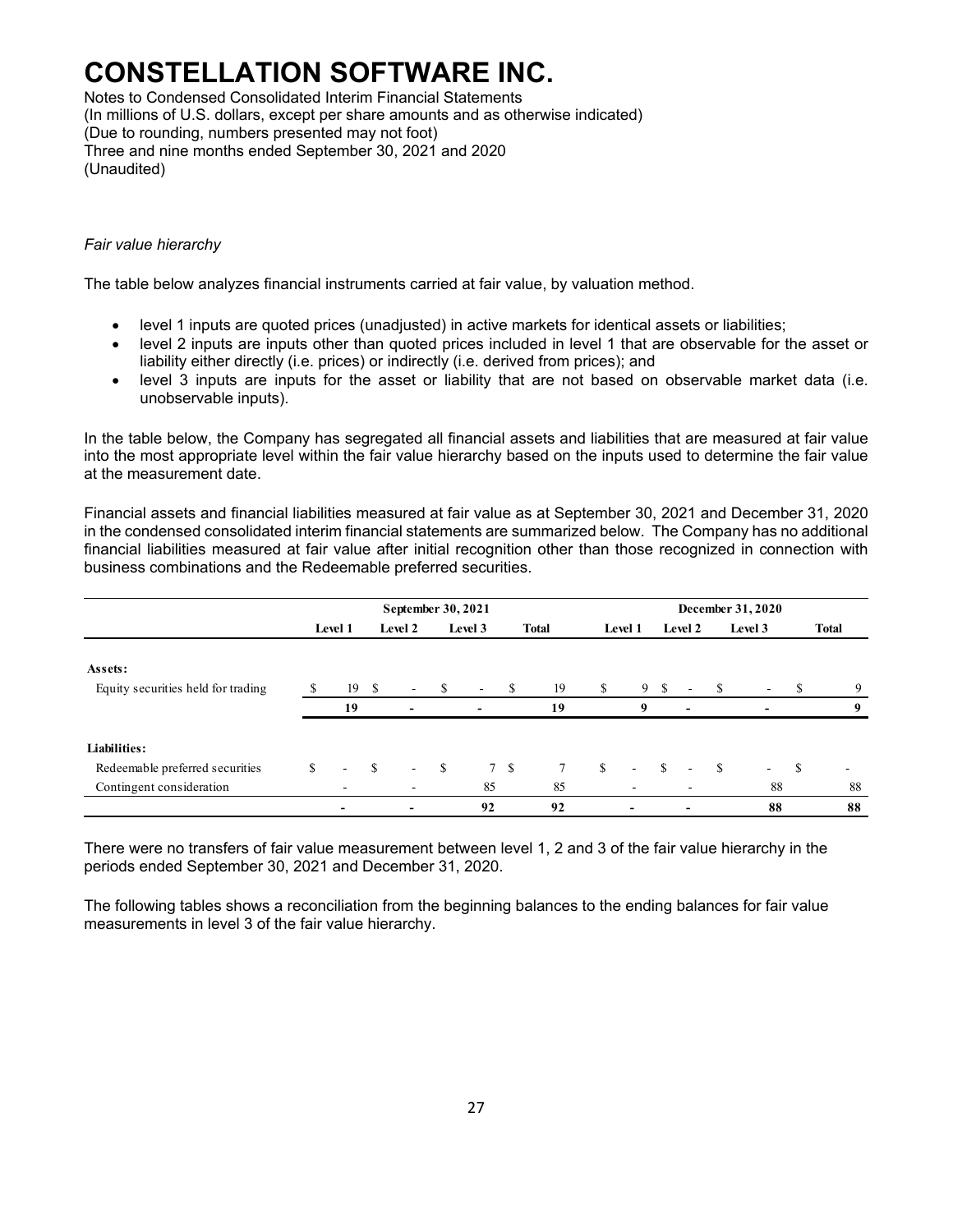Notes to Condensed Consolidated Interim Financial Statements (In millions of U.S. dollars, except per share amounts and as otherwise indicated) (Due to rounding, numbers presented may not foot) Three and nine months ended September 30, 2021 and 2020 (Unaudited)

### *Contingent Consideration*

| Balance at January 1, 2021                                           | 88   |
|----------------------------------------------------------------------|------|
| Increase from business acquisitions                                  | 13   |
| Cash recoveries (payments)                                           | (26) |
| Charges through profit or loss                                       | 13   |
| Foreign exchange and other movements                                 | (3)  |
| Balance at September 30, 2021                                        | 85   |
| Contingent consideration classified as current liabilities           | 29   |
| Contingent consideration classified as other non-current liabilities | 56   |

Estimates of the fair value of contingent consideration are performed by the Company on a quarterly basis. Key unobservable inputs include revenue/profitability growth rates and the discount rates applied (8% to 11%). The estimated fair value increases as the annual revenue/profitability growth rate increases and as the discount rate decreases and vice versa.

### *Redeemable Preferred Securities*

| Balance at January 1, 2021                                             |       |
|------------------------------------------------------------------------|-------|
| Issuance in relation to the acquisition of Topicus.com B.V.            | 136   |
| Charges through profit or loss                                         | 295   |
| Foreign exchange and other movements                                   |       |
| Reclassification of Redeemable preferred securites to non-controlling  |       |
| interest                                                               | (434) |
| Accrued and unpaid dividends recorded upon re-classification to equity |       |
|                                                                        |       |
| Balance at September 30, 2021                                          |       |

Estimates of the fair value of the Redeemable Preferred Securities are performed by the Company on a quarterly basis up to the Notification of Conversion date. Key unobservable inputs include expected volatility and credit spread of the Topicus Preferred Shares. The estimated fair value increases as the expected volatility increases. The estimated fair value decreases as the credit spread increases. The key observable input is the subordinated voting share price of Topicus.com Inc. As the Topicus.com Inc. subordinate voting share price increases, the fair value of the Redeemable Preferred Securities increases. Subsequent to the Notification of Conversion, the principal portion of the redeemable preferred securities has been reclassified to equity (non-controlling interest).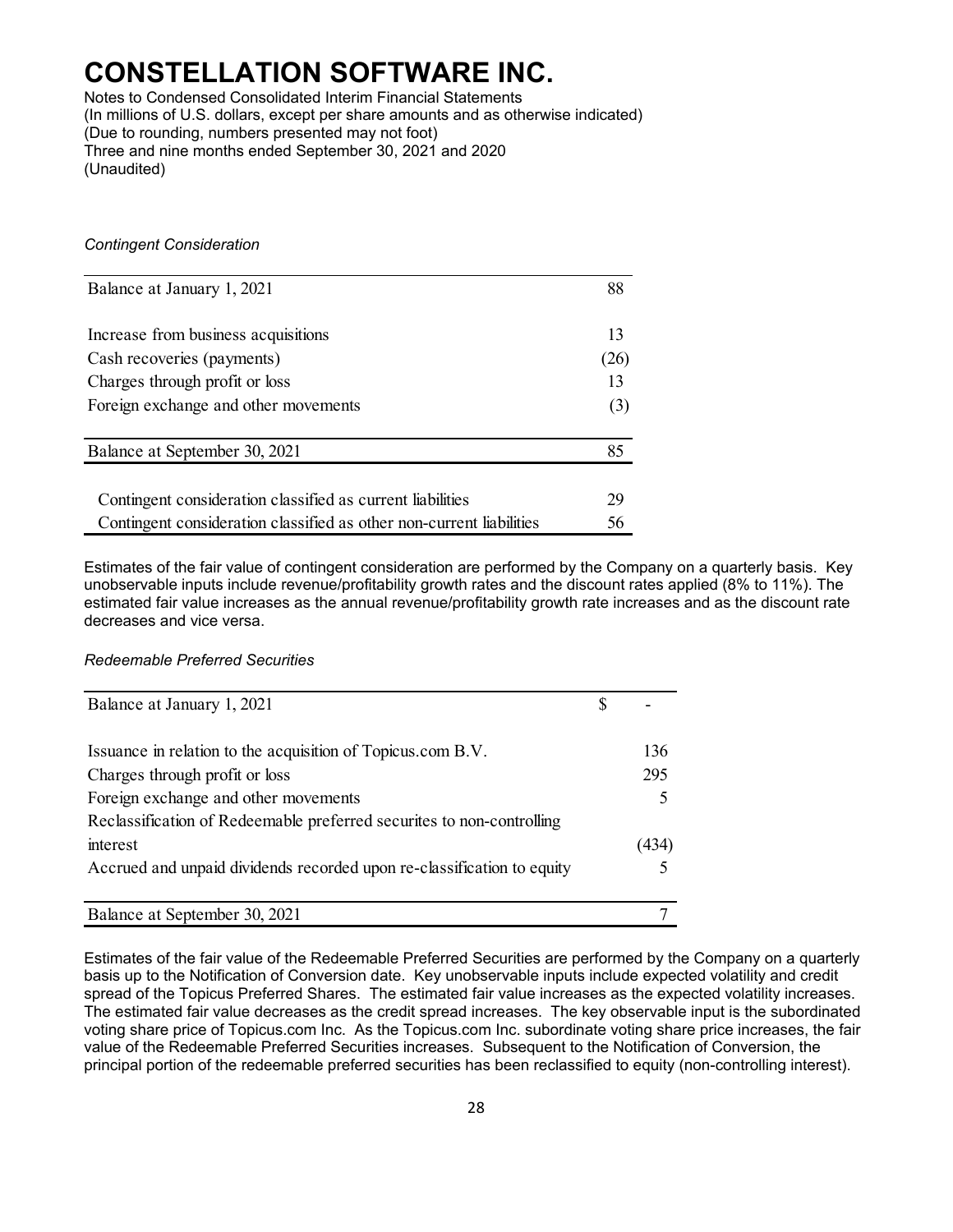Notes to Condensed Consolidated Interim Financial Statements (In millions of U.S. dollars, except per share amounts and as otherwise indicated) (Due to rounding, numbers presented may not foot) Three and nine months ended September 30, 2021 and 2020 (Unaudited)

### **16. Contingencies**

In the normal course of operations, the Company is subject to litigation and claims from time to time. The Company may also be subject to lawsuits, investigations and other claims, including environmental, labour, income and sales tax, product, customer disputes and other matters. Management believes that adequate provisions have been recorded in the accounts where required. Although it is not always possible to estimate the extent of potential costs, if any, management believes that the ultimate resolution of such contingencies will not have a material adverse impact on the results of operations, financial position or liquidity of the Company.

### **17. Changes in non-cash operating assets and liabilities**

|                                                                          | Three months ended<br>September 30, |           |  |          |    | Nine months ended |              |  |  |  |  |  |
|--------------------------------------------------------------------------|-------------------------------------|-----------|--|----------|----|-------------------|--------------|--|--|--|--|--|
|                                                                          |                                     |           |  |          |    | September 30,     |              |  |  |  |  |  |
|                                                                          |                                     | 2021      |  | 2020     |    | 2021              | 2020         |  |  |  |  |  |
| Decrease (increase) in current accounts receivable                       | \$                                  | 7S        |  | (4)      | \$ | 40                | -S<br>44     |  |  |  |  |  |
| Decrease (increase) in current unbilled revenue                          |                                     | (15)      |  | 4        |    | (26)              | 16           |  |  |  |  |  |
| Decrease (increase) in other current assets                              |                                     | 2         |  | (5)      |    | (25)              | (9)          |  |  |  |  |  |
| Decrease (increase) in inventories                                       |                                     | $\Omega$  |  | 3        |    | (1)               | 3            |  |  |  |  |  |
| Decrease (increase) in other non-current assets                          |                                     | (9)       |  | (1)      |    | (18)              | $\mathbf{0}$ |  |  |  |  |  |
| Increase (decrease) in other non-current liabilities                     |                                     | 8         |  | 10       |    | (5)               | 2            |  |  |  |  |  |
| Increase (decrease) in current accounts payable and accrued liabilities, |                                     |           |  |          |    |                   |              |  |  |  |  |  |
| excluding holdbacks from acquisitions                                    |                                     | 36        |  | 23       |    | (16)              | (45)         |  |  |  |  |  |
| Increase (decrease) in current deferred revenue                          |                                     | (75)      |  | (61)     |    | 104               | 61           |  |  |  |  |  |
| Increase (decrease) in current provisions                                |                                     | (1)       |  | $\Omega$ |    | (1)               | (3)          |  |  |  |  |  |
| Change in non-cash operating working capital                             | \$                                  | $(47)$ \$ |  | (32)     | \$ | 53 \$             | 69           |  |  |  |  |  |

#### **18. Non-controlling interests**

The Company's non-controlling interests at September 30, 2021 were associated with Topicus, a company whose operations are based in the Netherlands. Prior to January 4, 2021, the Company reflected a 100% ownership interest in Topicus. However, as outlined in Note 1 and Note 4 to the condensed consolidated interim financial statements, Constellation's equity interest in Topicus was reduced from 100% to 30.3% (69.7% being noncontrolling interest) in 2021. The non-controlling interest in Topicus also comprises of the Topicus Coop Preference Units held by Ijssel B.V. which were reclassified from liabilities to non-controlling interest following the Notification of Conversion (note 9).

The following tables summarize the information relating to the Company's non-controlling interests in Topicus before and after intercompany eliminations: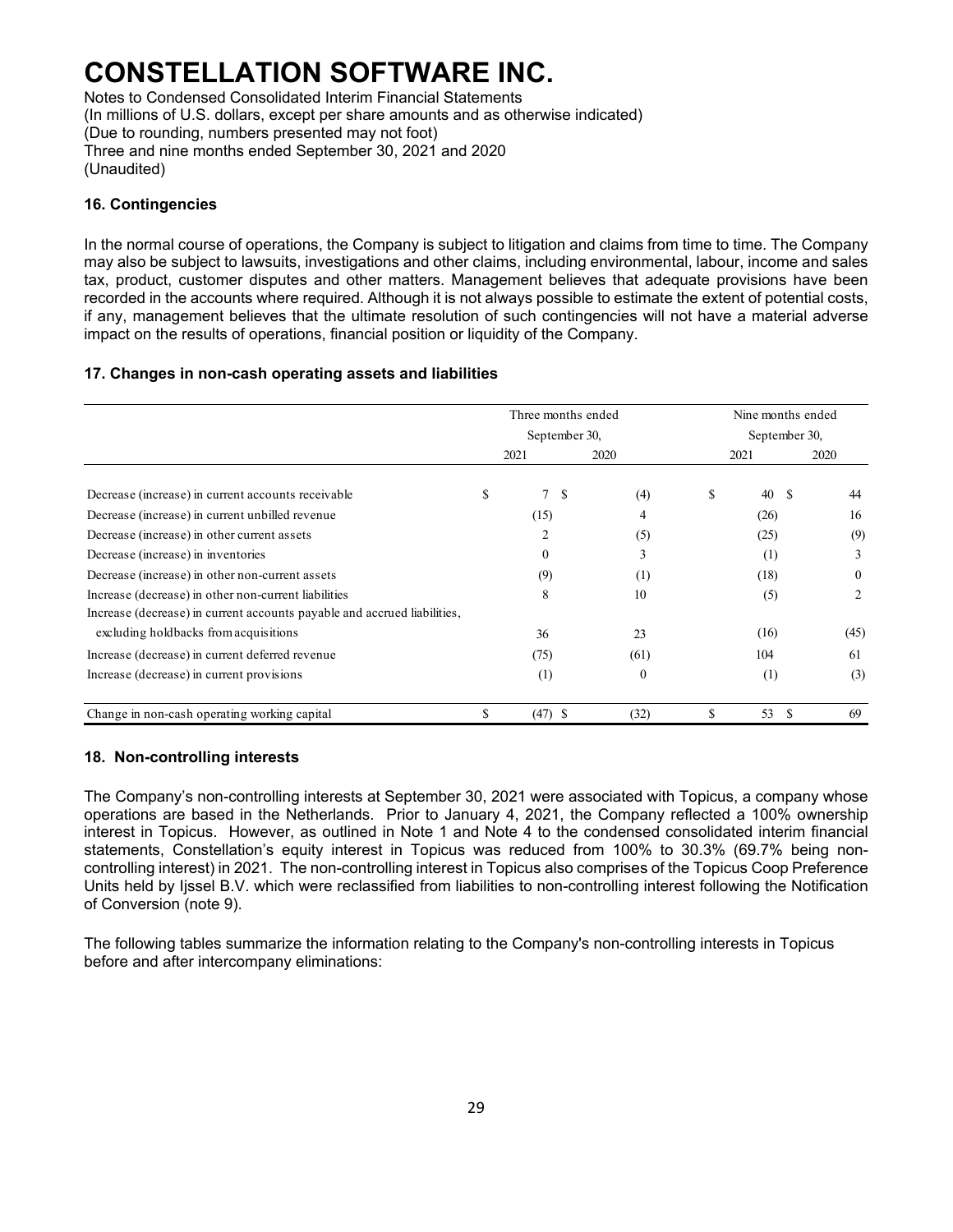Notes to Condensed Consolidated Interim Financial Statements

(In millions of U.S. dollars, except per share amounts and as otherwise indicated)

(Due to rounding, numbers presented may not foot)

Three and nine months ended September 30, 2021 and 2020 (Unaudited)

|                                                                                                                                                                                                                                                 |                                                 | Intra-Group                 |                        |
|-------------------------------------------------------------------------------------------------------------------------------------------------------------------------------------------------------------------------------------------------|-------------------------------------------------|-----------------------------|------------------------|
| Non-controlling interest                                                                                                                                                                                                                        | As at September 30, 2021<br>69.7%               | <b>Eliminations</b>         | Total                  |
| Current assets<br>Non-current assets<br><b>Total assets</b>                                                                                                                                                                                     | 207<br>876<br>1,083                             |                             |                        |
| <b>Current liabilities</b><br>Non-current liabilities<br><b>Total liabilities</b>                                                                                                                                                               | 409<br>315<br>723                               |                             |                        |
| Less: Non-controlling interest of Topicus subsidaries<br>Less: Preference units of Topicus Coop classified as non-controlling interest                                                                                                          | 3<br>431                                        |                             |                        |
| Net assets                                                                                                                                                                                                                                      | (74)                                            | 67                          | (7)                    |
| Net assets allocated to the non-controlling interests of Topicus<br>Add: Non-controlling interest of Topicus Coop subsidaries<br>Add: Preference units of Topicus Coop classified as non-controlling interest<br>Total non-controlling interest |                                                 |                             | (5)<br>3<br>431<br>429 |
|                                                                                                                                                                                                                                                 |                                                 |                             |                        |
| Revenue                                                                                                                                                                                                                                         | Three months ended<br>September 30, 2021<br>209 | Intra-Group<br>Eliminations | Total                  |
| Expenses                                                                                                                                                                                                                                        | 182                                             |                             |                        |
| Redeemable preferred securities expense (income) (notes 1 and 9)                                                                                                                                                                                |                                                 |                             |                        |
| Income (loss) before income taxes                                                                                                                                                                                                               | 27                                              |                             |                        |
| Income tax expense                                                                                                                                                                                                                              | 6                                               |                             |                        |
| Net income (loss) prior to non-controlling interest allocation                                                                                                                                                                                  | 21                                              |                             |                        |
| Less: Non-controlling interest of Topicus subsidaries<br>Less: Income allocated to Preference Units of Topicus Coop classified as non-controlling interest                                                                                      | (0)<br>2                                        |                             |                        |
| Net income (loss) after allocation of non-controlling interest of Topicus subsidaries and Preference Units                                                                                                                                      | 20                                              | (1)                         | 19                     |